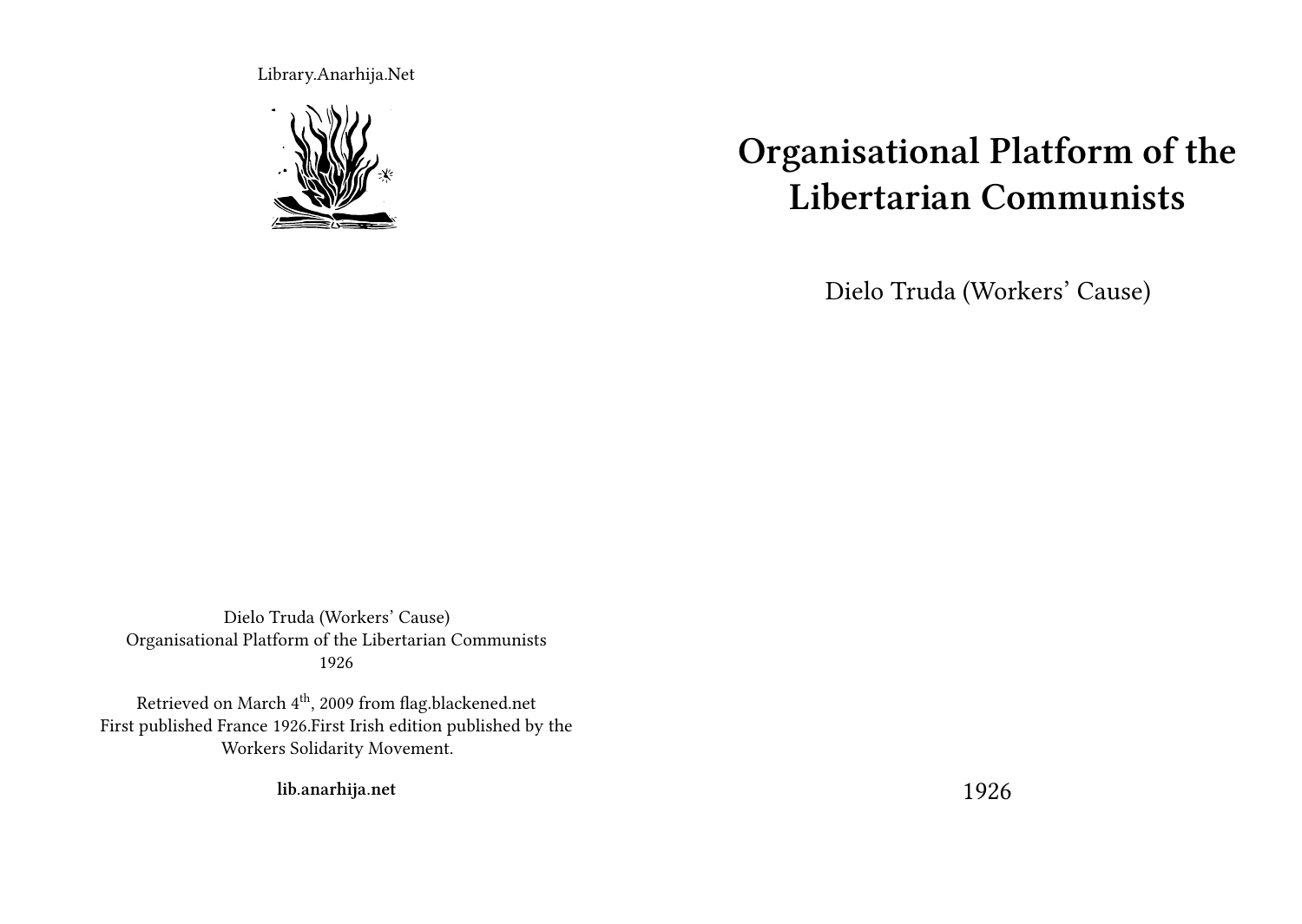# **Contents**

|                                                                   | $\overline{4}$ |
|-------------------------------------------------------------------|----------------|
|                                                                   | 7              |
|                                                                   | 11             |
|                                                                   | 11             |
| <b>General Section</b>                                            | 16             |
| 1. Class struggle, its role and meaning                           | 16             |
| 2. The necessity of a violent social revolution                   | 17             |
| 3. Anarchists and libertarian communism                           | 18             |
| 4. The negation of democracy. Democracy is one of the             |                |
| forms of bourgeois capitalist society.                            | 20             |
| 5. The negation of the state and authority $\ldots \ldots \ldots$ | 21             |
| 6. The role of the masses and the role of the anarchists in       |                |
| the social struggle and the social revolution $\ldots$ .          | 22             |
|                                                                   | 27             |
| 8. Anarchism and syndicalism                                      | 29             |
| <b>Constructive Section</b>                                       | 32             |
|                                                                   | 33             |
|                                                                   | 34             |
|                                                                   | 36             |
| The defence of the revolution                                     | 37             |
| <b>Organisational Section</b>                                     | 41             |
|                                                                   | 41             |
| 2. Tactical Unity or the Collective Method of Action:             | 42             |
| 3. Collective Responsibility:                                     | 42             |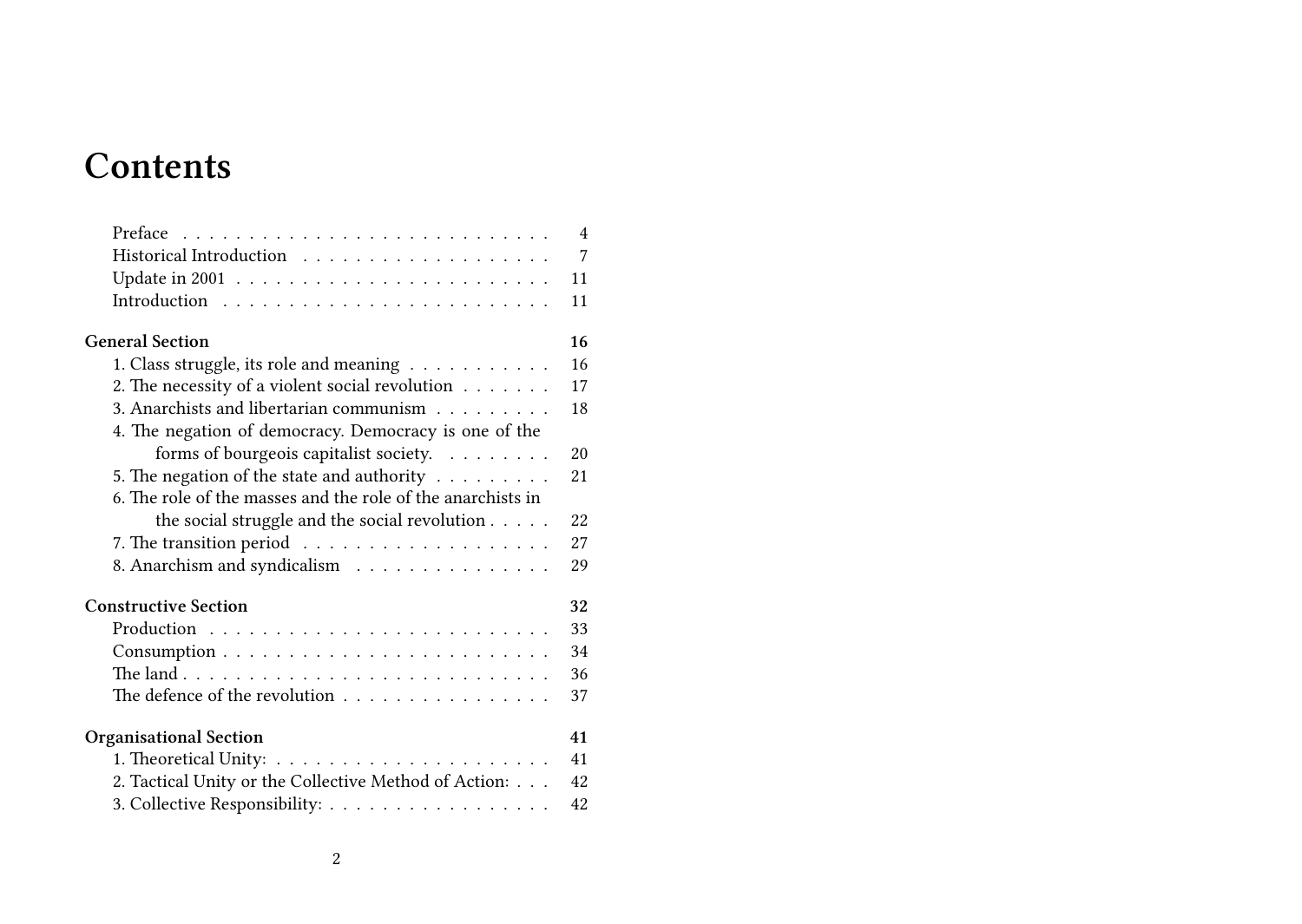|  |  |  |  | 43 |
|--|--|--|--|----|
|--|--|--|--|----|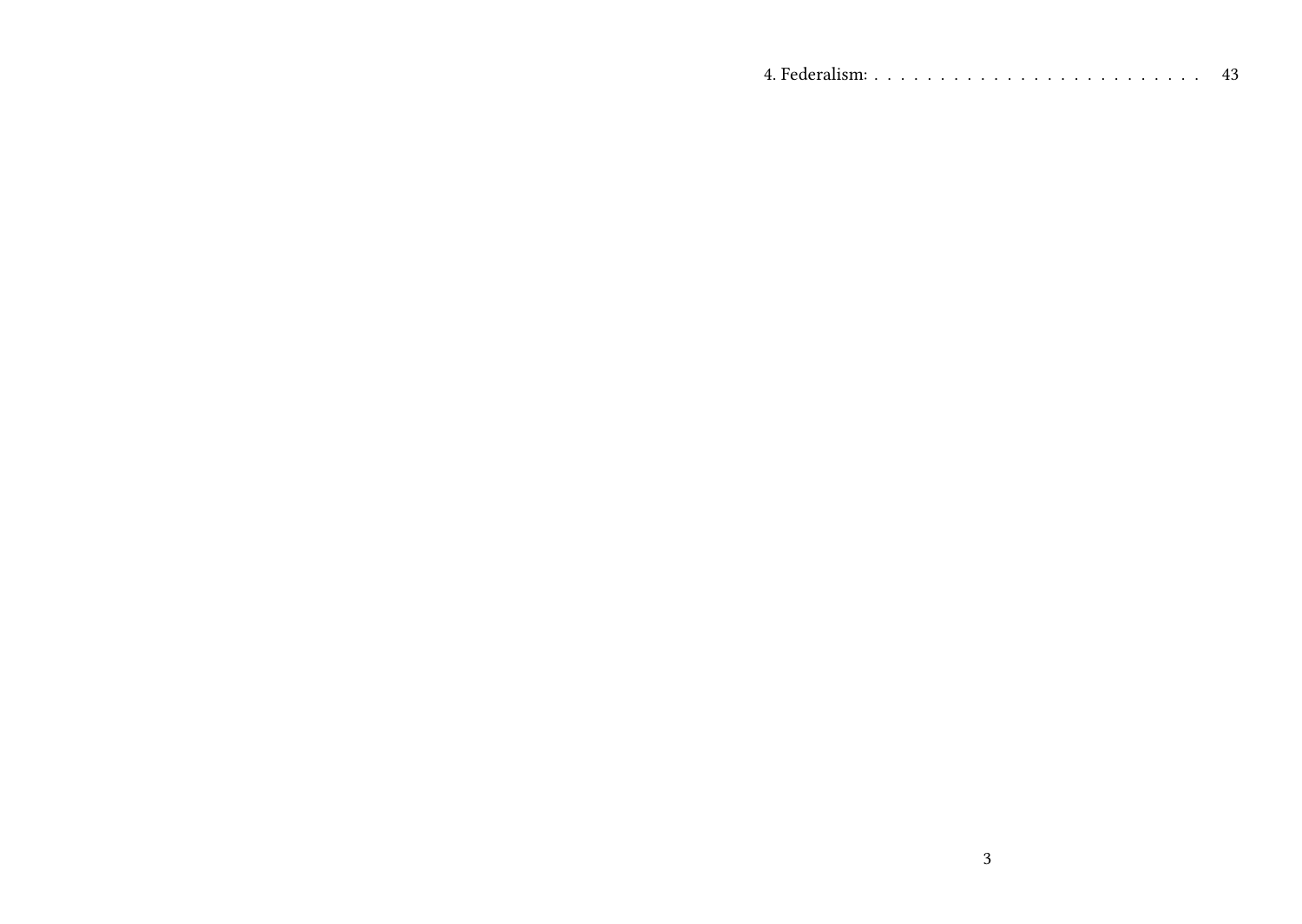#### **Preface**

*In 1926 a group of exiled Russian anarchists in France, the Dielo Trouda (Workers' Cause) group, published this pamphlet. It arose not from some academic study but from their experiences in the 1917 Russian revolution. They had taken part in the overthrow of the old ruling class, had been part of the blossoming of workers' and peasants' selfmanagement, had shared the widespread optimism about a new world of socialism and freedom … and had seen its bloody replacement by State Capitalism and the Bolshevik Party dictatorship.*

The Russian anarchist movement had played a far from negligible part in the revolution. At the time there were about 10,000 active anarchists in Russia, not including the movement in the Ukraine led by Nestor Makhno. There were at least four anarchists on the Bolshevik dominated Military Revolutionary Committee which engineered the seizure of power in October. More importantly, anarchists were involved in the factory committees which had sprung up after the February revolution. These were based in workplaces, elected by mass assemblies of the workers and given the role of overseeing the running of the factory and co-ordinating with other workplaces in the same industry or region. Anarchists were particularly influential among the miners, dockers, postal workers, bakers and played an important role in the All-Russian Conference of Factory Committees which met in Petrograd on the eve of the revolution. It was to these committees that the anarchists looked as a basis for a new self-management which would be ushered in after the revolution.

However the revolutionary spirit and unity of October 1917 did not last long. The Bolsheviks were eager to suppress all those forces on the left that they saw as obstacles blocking their way to "one party" power. The anarchists and some others on the left believed that the working class were capable of exercising power through their own committees and soviets (councils of elected delegates). The Bolsheviks did not. They put forward the proposition that the

two fundamental classes of society: the workers and the peasants. It lays equal stress on the work of emancipating these two classes.

As regards the workers trade unions and revolutionary organisations in the towns, the General Union of Anarchists will have to devote all its efforts to becoming their pioneer and their theoretical guide.

It adopts the same tasks with regard to the exploited peasant masses. As bases playing the same role as the revolutionary workers' trade unions, the Union strives to realise a network of revolutionary peasant economic organisations, furthermore, a specific peasants' union, founded on anti-authoritarian principles.

Born out of the mass of the labour people, the General Union must take part in all the manifestations of their life, bringing to them on every occasion the spirit of organisation, perseverance and offensive. Only in this way can it fulfil its task, its theoretical and historical mission in the social revolution of labour, and become the organised vanguard of their emancipating process.

Nestor Mhakno, Ida Mett, Piotr Archinov, Valevsky, Linsky 1926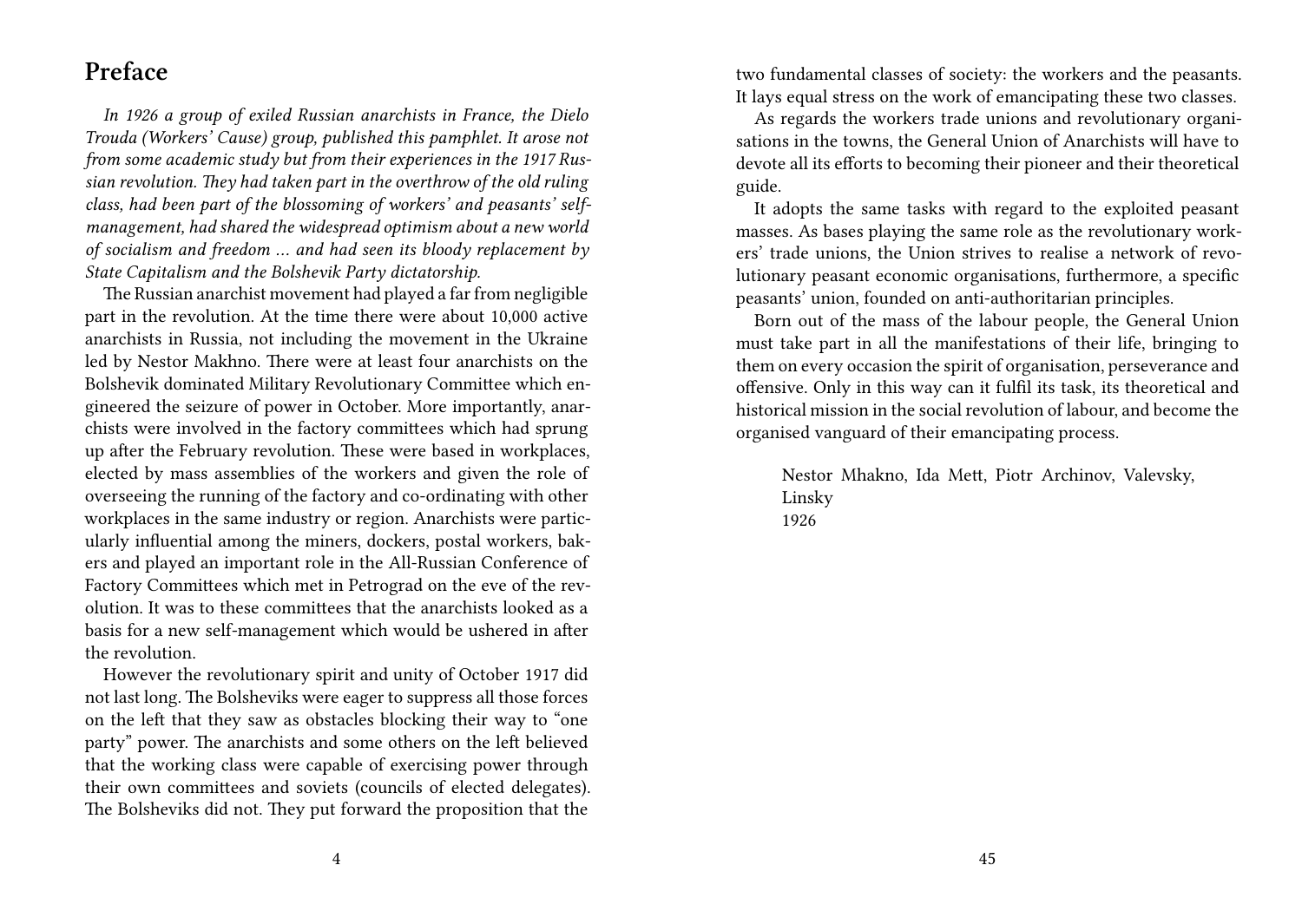archist organisation, while recognising each member's rights to independence, free opinion, individual liberty and initiative, requires each member to undertake fixed organisation duties, and demands execution of communal decisions.

On this condition alone will the federalist principle find life, and the anarchist organisation function correctly, and steer itself towards the defined objective.

The idea of the General Union of Anarchists poses the problem of the co-ordination and concurrence of the activities of all the forces of the anarchist movement.

Every organisation adhering to the Union represents a vital cell of the common organism. Every cell should have its secretariat, executing and guiding theoretically the political and technical work of the organisation.

With a view to the co-ordination of the activity of all the Union's adherent organisation, a special organ will be created: the executive committee of the Union. The committee will be in charge of the following functions: the execution of decisions taken by the Union with which it is entrusted; the theoretical and organisational orientation of the activity of isolated organisations consistent with the theoretical positions and the general tactical line of the Union; the monitoring of the general state of the movement; the maintenance of working and organisational links between all the organisations in the Union; and with other organisations.

The rights, responsibilities and practical tasks of the executive committee are fixed by the congress of the Union.

The General Union of Anarchists has a concrete and determined goal. In the name of the success of the social revolution it must above all attract and absorb the most revolutionary and strongly critical elements among the workers and peasants.

Extolling the social revolution, and further, being an antiauthoritarian organisation which aspires to the abolition of class society, the General Union of Anarchists depends equally on the

workers were not yet able to take control of their destiny and therefore the Bolsheviks would take power themselves as an "interim measure" during the "transitional period". This lack of confidence in the abilities of ordinary people and the authoritarian seizure of power was to lead to the betrayal of the interests of the working class, and all its hopes and dreams.

In April 1918 the anarchist centres in Moscow were attacked, 600 anarchists jailed and dozens killed. The excuse was that the anarchists were "uncontrollable", whatever that may have meant unless it was simply that they refused to obey the Bolshevik leaders. The real reason was the formation of the Black Guards which had been set up to fight the brutal provocation's and abuses of the Cheka (the forerunners of today's KGB).

Anarchists had to decide where they stood. One section worked with the Bolsheviks, and went on to join them, though a concern for efficiency and unity against reaction — Another section fought hard to defend the gains of the revolution against what they correctly saw would develop into a new ruling class. The Makhnovist movement in the Ukraine and the Kronstadt uprising were the last important battles. By 1921 the anti-authoritarian revolution was dead. This defeat has had deep and lasting effects on the international workers' movement.

It was the hope of the authors that such a disaster would not happen again. As a contribution they wrote what has become known as "The Platform". It looks at the lessons of the Russian anarchist movement, its failure to build up a presence within the working class movement big enough and effective enough to counteract the tendency of the Bolsheviks and other political groups to substitute themselves for the working class. It sets out a rough guide suggesting how anarchists should organise, in short how we can be effective.

It stated very simple truths such as it being ludicrous to have an organisation which contains groups that have mutually antagonistic and contradictory definitions of anarchism. It pointed out that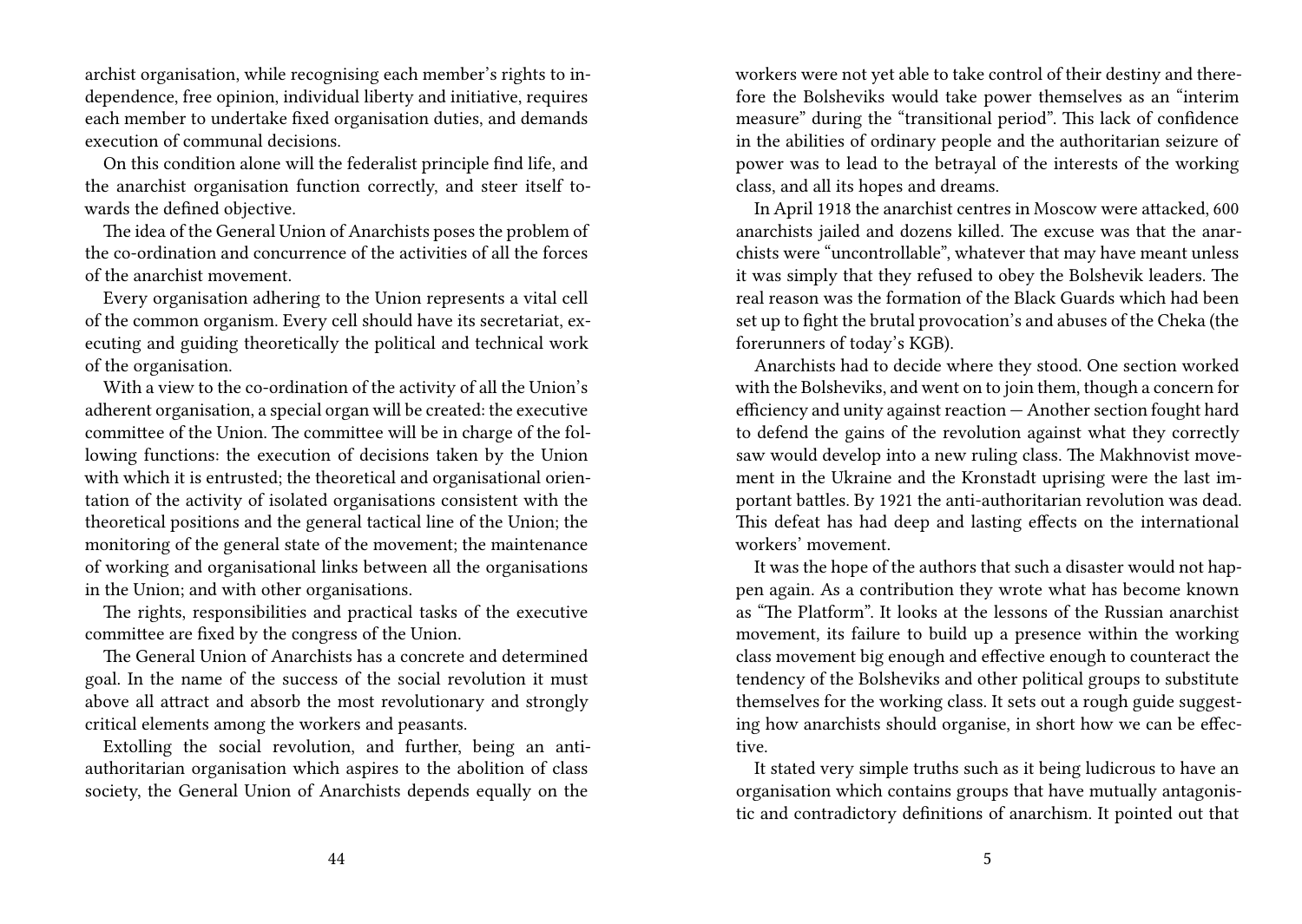we need formal agreed structures covering written policies, the role of officers, the need for membership dues and so on; the sort of structures that allow for large and effective democratic organisation.

When first published it came under attack from some of the best known anarchist personalities of the time such as Errico Malatesta and Alexander Berkman. They accused it of being "Just one step away from Bolshevism" and an attempt to "Bolshevise anarchism". This reaction was over the top but may have partly resulted from the proposal for a General Union of Anarchists. The authors did not spell out clearly what the relationship would be between this organisation and other groups of anarchists outside it. It goes without saying that there should be no problem about separate anarchist organisations working together on issues where they share a common outlook and strategy.

Neither, as has been said by both its detractors and some of its latter day supporters, is it a programme for "moving away from anarchism towards libertarian communism". The two terms are completely interchangeable. It was written to pinpoint the failure of the Russian anarchists in their theoretical confusion; and thus lack of national co-ordination, disorganisation and political uncertainty. In other words, ineffectiveness. It was written to open a debate within the anarchist movement. It points, not towards any compromise with authoritarian politics, but to the vital necessity to create an organisation that will combine effective revolutionary activity with fundamental anarchist principles.

It is not a perfect programme now, and neither was it back in 1926. It has its weaknesses. It does not explain some of its ideas in enough depth, it may be argued that it does not cover some important issues at all. But remember that it is a small pamphlet and not a 26 volume encyclopaedia. The authors make it very clear in their own introduction that it is not any kind of 'bible'. It is not a completed analysis or programme, it is a contribution to necessary  $debate - a good starting point.$ 

#### **4. Federalism:**

Anarchism has always denied centralised organisation, both in the area of the social life of the masses and in its political action. The centralised system relies on the diminution of the critical spirit, initiative and independence of each individual and on the blind submission of the masses to the 'centre'. The natural and inevitable consequences of this system are the enslavement and mechanisation of social life and the life of the organisation.

Against centralism, anarchism has always professed and defended the principle of federalism, which reconciles the independence and initiative of individuals and the organisation with service to the common cause.

In reconciling the idea of the independence and high degree of rights of each individual with the service of social needs and necessities, federalism opens the doors to every healthy manifestation of the faculties of every individual.

But quite often, the federalist principle has been deformed in anarchist ranks: it has too often been understood as the right, above all, to manifest one's 'ego', without obligation to account for duties as regards the organisation.

This false interpretation disorganised our movement in the past. It is time to put an end to it in a firm and irreversible manner.

Federation signifies the free agreement of individuals and organisations to work collectively towards common objectives.

However, such an agreement and the federal union based on it, will only become reality, rather than fiction or illusion, on the conditions sine qua non that all the participants in the agreement and the Union fulfil most completely the duties undertaken, and conform to communal decisions. In a social project, however vast the federalist basis on which it is built, there can be no decisions without their execution. It is even less admissible in an anarchist organisation, which exclusively takes on obligations with regard to the workers and their social revolution. Consequently, the federalist type of an-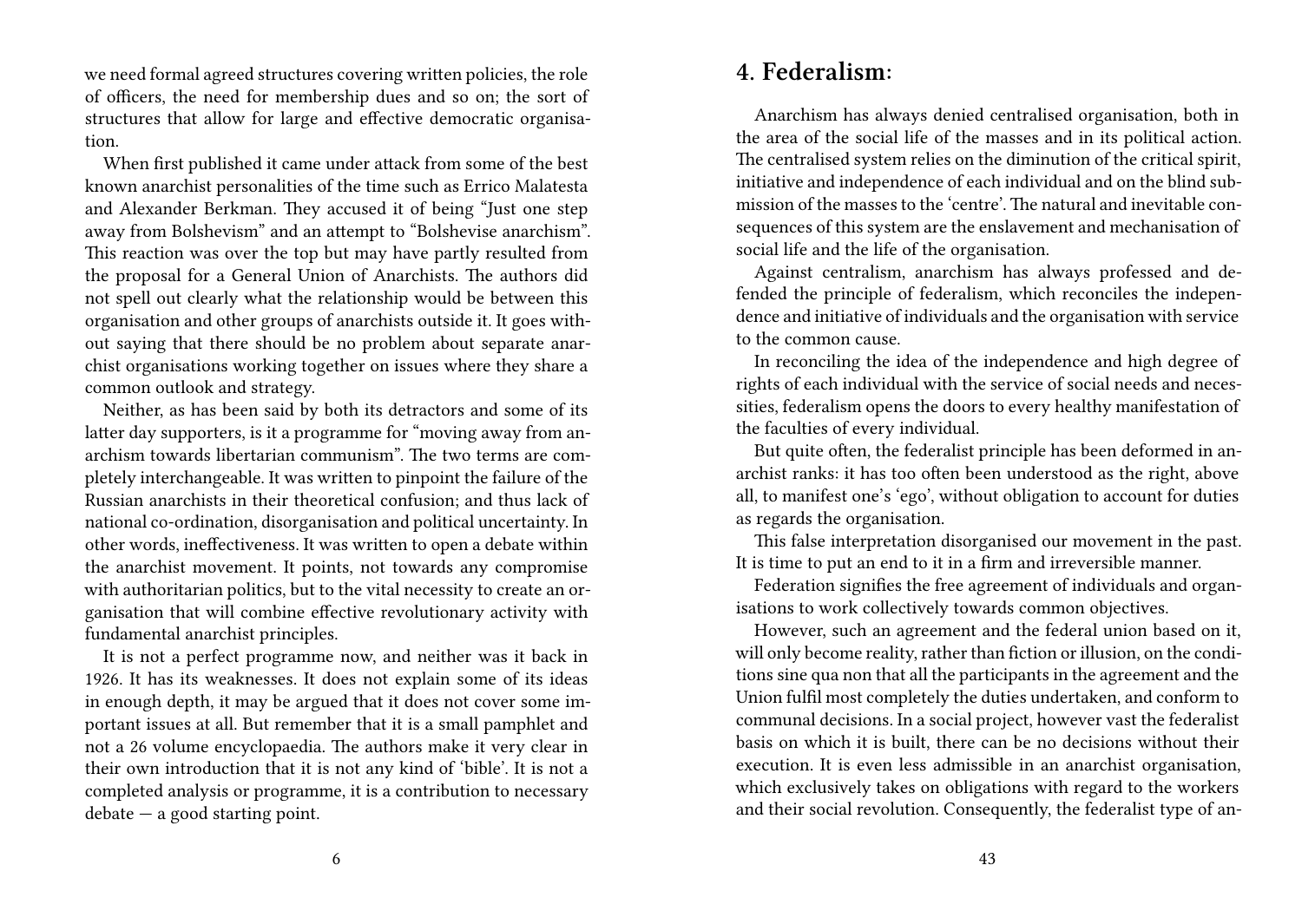## **2. Tactical Unity or the Collective Method of Action:**

In the same way the tactical methods employed by separate members and groups within the Union should be unitary, that is, be in rigorous concord both with each other and with the general theory and tactic of the Union.

A common tactical line in the movement is of decisive importance for the existence of the organisation and the whole movement: it removes the disastrous effect of several tactics in opposition to one another, it concentrates all the forces of the movement, gives them a common direction leading to a fixed objective.

#### **3. Collective Responsibility:**

The practice of acting on one's personal responsibility should be decisively condemned and rejected in the ranks of the anarchist movement. The areas of revolutionary life, social and political, are above all profoundly collective by nature. Social revolutionary activity in these areas cannot be based on the personal responsibility of individual militants.

The executive organ of the general anarchist movement, the Anarchist Union, taking a firm line against the tactic of irresponsible individualism, introduces in its ranks the principle of collective responsibility: the entire Union will be responsible for the political and revolutionary activity of each member; in the same way, each member will be responsible for the political and revolutionary activity of the Union as a whole.

Lest anyone doubt its relevance today, it must be said that the basic ideas of "The Platform" are still in advance of the prevailing ideas in the anarchist movement internationally. Anarchists seek to change the world for the better, this pamphlet points us in the direction of some of the tools we need for that task.

Alan MacSimoin, 1989

#### **Historical Introduction**

*Nester Makhno and Piotr Arshinov with other exiled Russian and Ukrainian anarchists in Paris, launched the excellent bimonthly Dielo Trouda in 1925. It was an anarchist communist theoretical review of a high quality. Years before, when they had both been imprisoned in the Butirky prison in Moscow, they had hatched the idea of such a review. Now it was to be put into practice. Makhno wrote an article for nearly every issue during the course of three years. In 1926 the group was joined by Ida Mett (author of the expose of Bolshevism, "The Kronstadt Commune"), who had recently fled from Russia. That year also saw the publication of the 'Organisational Platform'.*

The, publication of the 'Platform' was met with ferocity and indignation by many in the international anarchist movement. First to attack it was the Russian anarchist Voline, now also in France, and founder with Sebastian Faure of the 'Synthesis' which sought to justify a mish-mash of anarchist-communism, anarcho-syndicalism and individualist anarchism. Together with Molly Steimer, Fleshin, and others, he wrote a reply stating that to "maintain that anarchism is only a theory of classes is to limit it to a single viewpoint".

Not to be deterred, the Dielo Trouda group issued, on 5 February 1927 an invitation to an 'international conference' before which a preliminary meeting was to be held on the  $12<sup>th</sup>$  of the same month. Present at this meeting, apart from the Dielo Trouda group, was a delegate from the French Anarchist Youth, Odeon; a Bulgar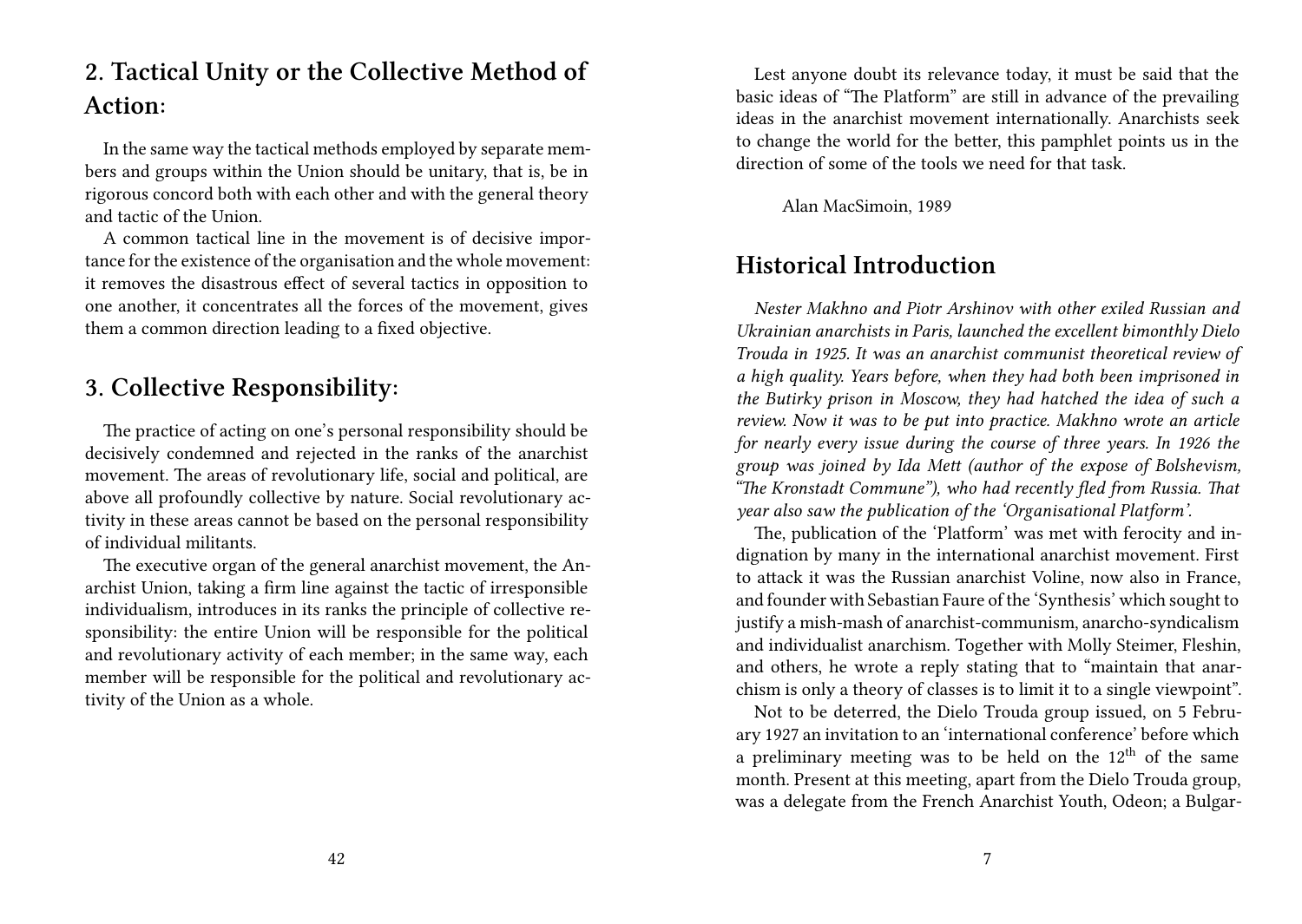ian, Pavel, in an individual capacity; a delegate of the Polish anarchist group, Ranko, and another Pole in an individual capacity; several Spanish militants, among them Orobon Fernandez, Carbo, and Gibanel; an Italian, Ugo Fedeli; a Chinese, Chen; and a Frenchman, Dauphlin-Meunier; all in individual capacities. This first meeting was held in the small backroom of a Parisian cafe.

A provisional Commission was set up, composed of Makhno, Chen and Ranko. A circular was sent out to all anarchist groups on 22 February. An international conference was called and took place on 20 April 1927, at Hay-les-Roses near Paris, in the cinema Les Roses.

As well as those who attended the first meeting was one Italian delegate who supported the 'Platform', Bifolchi, and another Italian delegation from the magazine 'Pensiero e Volonta', Luigi Fabbri, Camillo Berneri, and Ugo Fedeli. The French had two delegations, one of Odeon, favourable to the 'Platform' and another with Severin Ferandel.

A proposal was put forward to:

- 1. Recognise the class struggle as the most important facet of the anarchist idea;
- 2. Recognise Anarchist-Communism as the basis of the movement;
- 3. Recognise syndicalism as a principal method of struggle;
- 4. Recognise the need for a 'General Union of Anarchists' based on ideological and tactical unity and collective responsibility;
- 5. Recognise the need for a positive programme to realise the social revolution.

After a long discussion some modifications of the original proposal were put forward. However nothing was achieved as the police broke up the meeting and arrested all those present. Makhno

## **Organisational Section**

*The general, constructive positions expressed above constitute the organisational platform of the revolutionary forces of anarchism.*

*This platform, containing a definite tactical and theoretical orientation, appears to be the minimum to which it is necessary and urgent to rally all the militants of the organised anarchist movement.*

Its task is to group around itself all the healthy elements of the anarchist movement into one general organisation, active and agitating on a permanent basis: the General Union of Anarchists. The forces of all anarchist militants should be orientated towards the creation of this organisation.

The fundamental principles of organisation of a General Union of anarchists should be as follows:

#### **1. Theoretical Unity:**

Theory represents the force which directs the activity of persons and organisations along a defined path towards a determined goal. Naturally it should be common to all the persons and organisations adhering to the General Union. All activity by the General Union, both overall and in its details, should be in perfect concord with the theoretical principles professed by the union.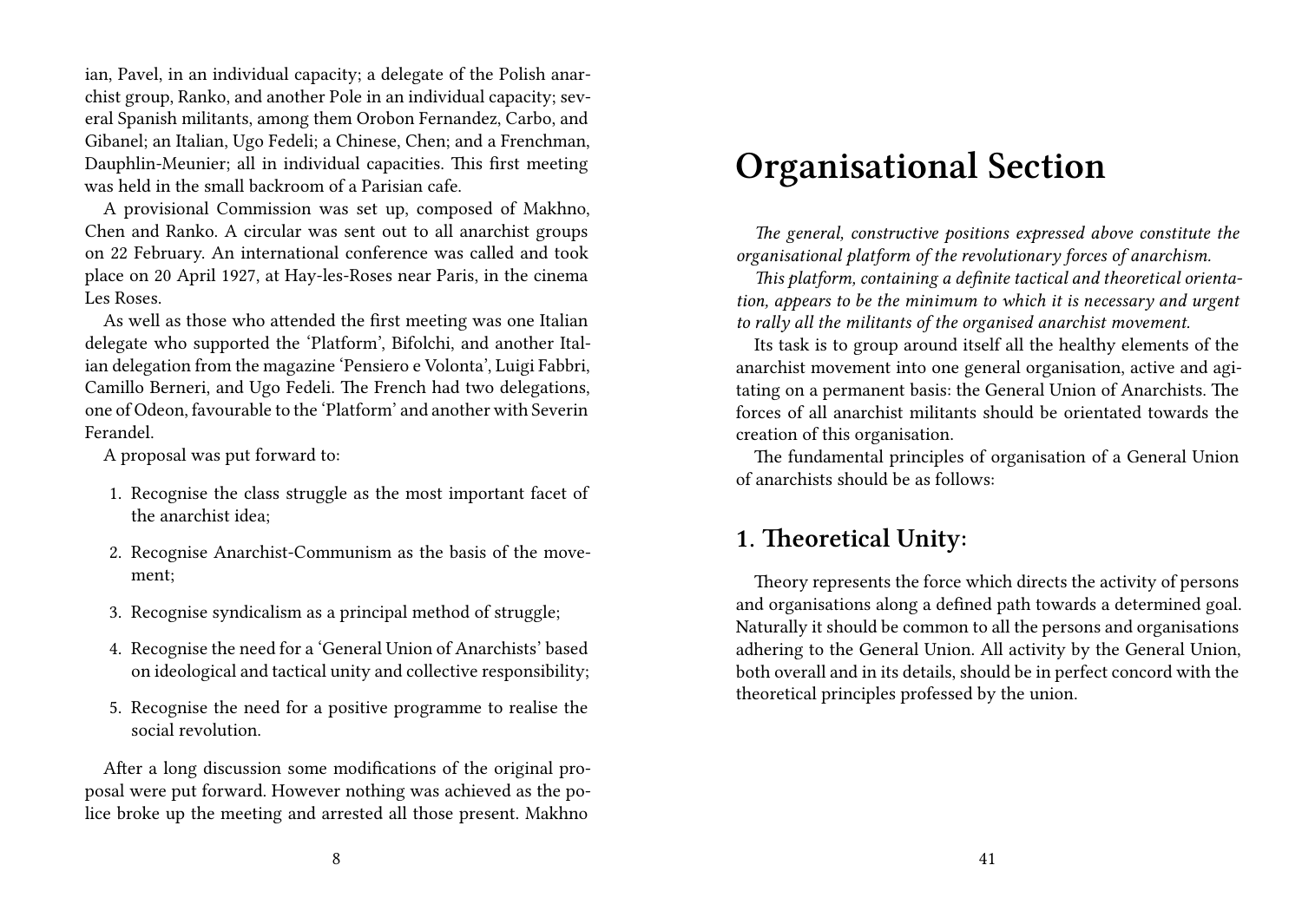ble, and give the revolutionary army greater morale than any army of the state);

4. the total submission of the revolutionary army to the masses of the workers and peasants as represented by the worker and peasant organisations common throughout the country, established by the masses in the controlling sectors of economic and social life.

In other words, the organ of the defence of the revolution, responsible for combating the counter-revolution. on major military fronts as well as on an internal front (bourgeois plots, preparation for counter-revolutionary action). will be entirely under the jurisdiction of the productive organisations of workers and peasants. to which it will submit, and by which it will receive its political direction.

Note: while it should be conducted in conformity with definite libertarian communist principles, the army itself should not he considered a point of principle. It is but the consequence of military strategy in the revolution, a strategic measure to which the labourers are fatally forced by the very process of the civil war. But this measure must attract attention as from now. It must he carefully studied in order to avoid any irreparable set-backs in the work of protecting and defending the revolution, for set-backs in the civil war could prove disastrous to the outcome of the whole social revolution.

risked being deported and only a campaign led by the French anarchists stopped this. But the proposal to set up an 'International Federation of Revolutionary Anarchist Communists' had been thwarted, and some of those who had participated in the conference refused to sanction it any further.

Other attacks on the 'Platform' from Fabbri, Berneri, the anarchist historian Max Nettlau, and the famed Italian anarchist Malatesta followed. The Dielo Trouda group replied with 'A Reply to the Confusionists of Anarchism' and then a further statement by Arshniov on the 'Platform' in 1929. Arshinov was soured by the reaction to the 'Platform' and returned to the USSR in 1933. He was charged with 'attempting to restore Anarchism in Russia' and executed in 1937, during Stalin's purges.

The 'Platform' failed to establish itself on an international level, but it did have an effect on several movements. In France, the situation was marked by a series of splits and fusion's, the 'Platformists' sometimes controlling the main anarchist organisation, at other times forced to leave and set up their own groupings. In Italy the supporters of the 'Platform' set up a small 'Unione Anarco Comunista Italiana' which soon collapsed. In Bulgaria, the discussion over organisation caused the reconstitution of the Anarchist Communist Federation of Bulgaria (F.A.C.B.) on a "concrete platform" "for a permanent and structured anarchist specific organisation" "built on the principles and tactics of libertarian communism". However, the hard-line 'Platformists' refused to recognise the new organisation and denounced it in their weekly 'Prouboujdane', before collapsing shortly afterwards.

Similarly in Poland, the Anarchist Federation of Poland (AFP) recognised the overthrow of capitalism and the state through class struggle and social revolution, and the creation of a new society based on workers and peasants councils and a specific organisation built on theoretical unity but rejected the 'Platform' saying it had authoritarian tendencies. In Spain, as Juan Gomez Casas in his 'Anarchist Organisation — The History of the F.A.I.' says "Spanish anar-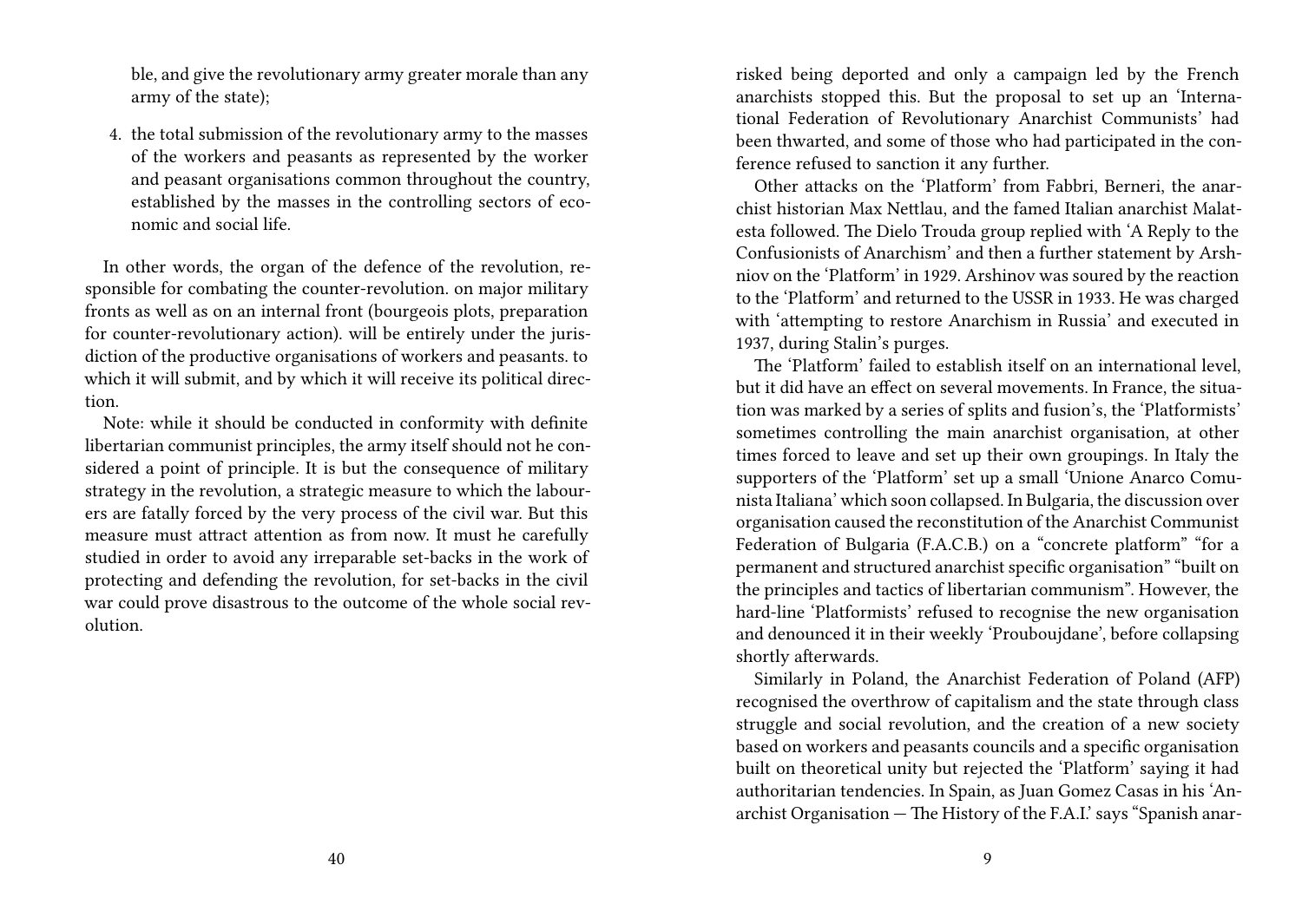chism was concerned with how to retain and increase the influence that it had since the International first arrived in Spain". The Spanish anarchists did not at that time have to worry about breaking out of isolation, and of competing with the Bolsheviks. In Spain the Bolshevik influence was still small. The 'Platform' hardly affected the Spanish movement. When the anarchist organisation the 'Federacion Anarquista Iberica' was set up in 1927, the 'Platform' could not be discussed, though it was on the agenda, because it had not yet been translated. As J. Manuel Molinas, Secretary at the time of the Spanish-language Anarchist Groups in France — later wrote to Casas 'The platform of Arshinov and other Russian anarchists had very little influence on the movement in exile or within the country… 'The Platform' was an attempt to renew, to give greater character and capacity to the international anarchist movement in light of the Russian Revolution. Today, after our own experience, it seems to me that their effort was not fully appreciated."

The World War interrupted the development of the anarchist organisations, but the controversy over the 'Platform' re-emerged with the founding of the Federation Comuniste Libertaire in France, and the Gruppi Anarchici di Azione Proletaria in Italy in the early 50's. Both used the 'Platform' as a reference point (there was also a small Federacion Communista Libertaria of Spanish exiles). This was to be followed in the late 60s — early 70s by the founding of such groups as the Organisation of Revolutionary Anarchists in Britain and the Organisation Revolutionnaire Anarchiste in France.

The 'Platform' continues to be a valuable historical reference when class-struggle anarchists, seeking greater effectiveness and a way out of political isolation, stagnation and confusion, look around for answers to the problems they face.

Nick Heath, 1989

itary forces of the labourers, in other words the principles of a statist army based on obligatory military service. Consistent with the fundamental positions of libertarian communism, the principle of voluntary service must be the basis of the military formations of labourers. The detachments of insurgent partisans, workers and peasants, which led the military action in the Russian revolution, can be cited as examples of such formations.

However, "voluntary service" and the action of partisans should not be understood in the narrow sense of the word, that is as a struggle of worker and peasant detachments against the local enemy, unco-ordinated by a general plan of operation and each acting on its own responsibility, at its own risk. The action and tactics of the partisans in the period of their complete development should be guided by a common revolutionary strategy.

As in all wars, the civil war cannot be waged by the labourers with success unless they apply the two fundamental principles of all military action: unity in the plan of operations and unity of common command. The most critical moment of the revolution will come when the bourgeoisie march against the revolution in organised force. This critical moment obliges the labourers to adopt these principles of military strategy.

Thus, in view of the necessities imposed by military strategy and also the strategy of the counter-revolution the armed forces of the revolution should inevitably be based on a general revolutionary army with a common command and plan of operations. The following principles form the basis of this army'.

1. the class character of the army;

- 2. voluntary service (all coercion will be completely excluded from the work of defending the revolution);
- 3. free revolutionary discipline (self-discipline) (voluntary service and revolutionary self-discipline are perfectly compati-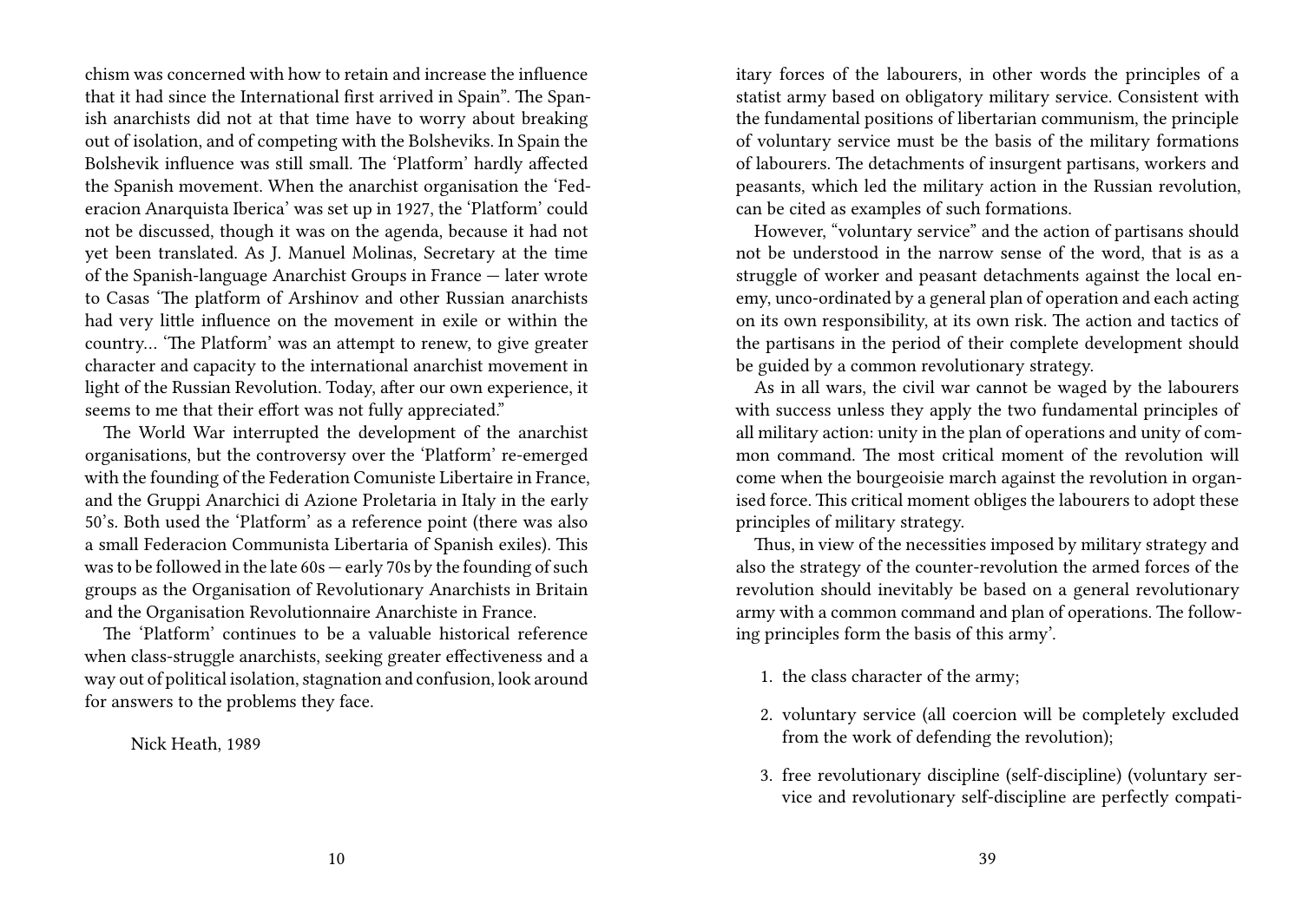workers will have to sustain a severe struggle against the enemies of the revolution, in order to maintain its concrete existence.

The social revolution, which threatens the privileges and the very existence of the non-working classes of society, will inevitably provoke a desperate resistance on behalf of these classes, which will take the form of a fierce civil war.

As the Russian experience showed, such a civil war will not be a matter of a few months, but of several years.

However joyful the first steps of the labourers at the beginning of the revolution, the ruling classes will retain an enormous capacity to resist for a long time. For several years they will launch offensives against the revolution, trying to reconquer the power and privileges of which they were deprived.

A large army, military techniques and strategy, capital — will all be thrown against the victorious labourers.

In order to preserve the conquests of the revolution, the labourers should create organs for the defence of the revolution, so as to oppose the reactionary offensive with a fighting force corresponding to the magnitude of the task. In the first days of the revolution, this fighting force will be formed by all armed workers and peasants. But this spontaneous armed force will only be valuable during the first days, before the civil war reaches its highest point and the two parties in struggle have created regularly constituted military organisations.

In the social revolution the most critical moment is not during the suppression of Authority, but following, that is, when the forces of the defeated regime launch a general offensive against the labourers, and when it is a question of safeguarding the conquests under attack. The very character of this offensive, just as the technique and development of the civil war, will oblige the labourers to create determined revolutionary military contingents. The essence and fundamental principles of these formations must be decided in advance. Denying the statist and authoritarian methods of government, we also deny the statist method of organising the mil-

#### **Update in 2001**

With the rapid growth of anarchism in the aftermath of the fall of the Berlin wall the platform has again become an important document for groups and individuals seeking to overcome the antiorganisational tendencies of parts of the new anarchism.

By February of 2001 the influence of the Platform is wider than it has ever been with translations into Turkish Polish, Swedish, French, Hebrew, Spanish, Portuguese, Dutch and Italian on the internet. New groups have emerged in Eastern Europe and South America quite often with the core ideas of the platform being 'reinvented' before these groups discovered the historic text. There are anarchist groups in France, Italy, Uruguay, Lebanon, Switzerland, Britain, Poland, Ireland, Brazil, Argentina, Chile, USA, Canada and the Czech republic that source their current organisational methods on some of the ideas in the Platform.

Andrew Flood

Feb 2001

### **Introduction**

*It is very significant that, in spite of the strength and incontestably positive character of libertarian ideas, and in spite of the forthrightness and integrity of anarchist positions in the facing up to the social revolution, and finally the heroism and innumerable sacrifices borne by the anarchists in the struggle for libertarian communism, the anarchist movement remains weak despite everything, and has appeared, very often, in the history of working class struggles as a small event, an episode, and not an important factor.*

This contradiction between the positive and incontestable substance of libertarian ideas, and the miserable state in which the anarchist movement vegetates, has its explanation in a number of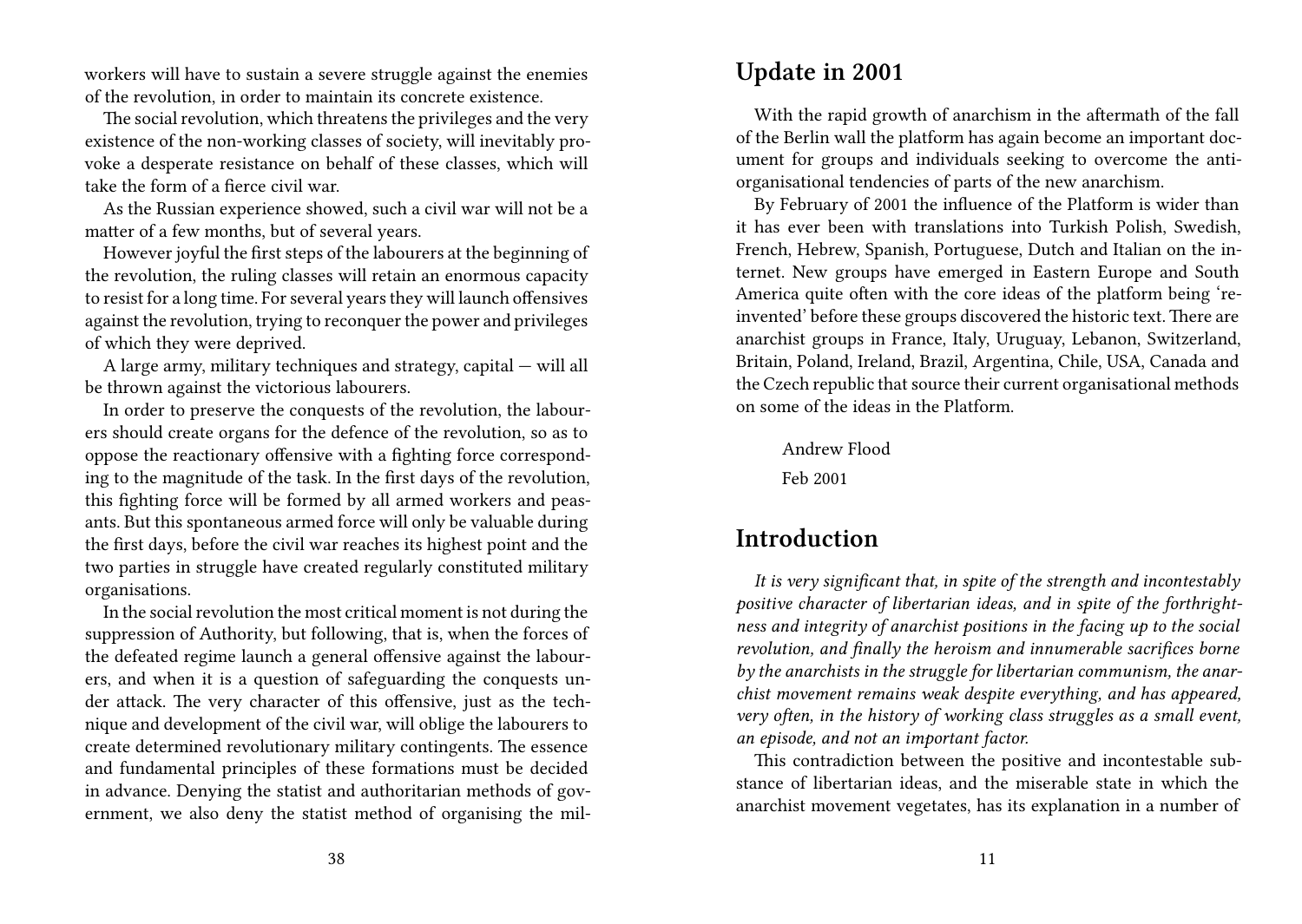causes, of which the most important, the principal, is the absence of organisational principles and practices in the anarchist movement.

In all countries, the anarchist movement is represented by several local organisations advocating contradictory theories and practices, having no perspectives for the future, nor of a continuity in militant work, and habitually disappearing, hardly leaving the slightest trace behind them.

Taken as a whole, such a state of revolutionary anarchism can only be described as 'chronic general disorganisation'.

Like yellow fever, this disease of disorganisation introduced itself into the organism of the anarchist movement and has shaken it for dozens of years.

It is nevertheless beyond doubt that this disorganisation derives from from some defects of theory: notably from a false interpretation of the principle of individuality in anarchism: this theory being too often confused with the absence of all responsibility. The lovers of assertion of 'self', solely with a view to personal pleasure. obstinately cling to the chaotic state of the anarchist movement. and refer in its defence to the immutable principles of anarchism and its teachers.

But the immutable principles and teachers have shown exactly the opposite.

Dispersion and scattering are ruinous: a close-knit union is a sign of life and development. This lax of social struggle applies as much to classes as to organisations.

Anarchism is not a beautiful utopia, nor an abstract philosophical idea, it is a social movement of the labouring masses. For this reason it must gather its forces in one organisation, constantly agitating, as demanded by reality and the strategy of class struggle.

"We are persuaded", said Kropotkin, "that the formation of an anarchist organisation in Russia, far from being prejudicial to the common revolutionary task, on the contrary it is desirable and useful to the very greatlabourers from their position of slavery and exploitation and gives them complete liberty and equality; since the peasants constitute the vast majority of the population (almost 85% in Russia in the period under discussion) and consequently the agrarian regime which they establish will be the decisive factor in the destiny of the revolution; and since', lastly, a private economy in agriculture leads, as in private industry, to commerce, accumulation, private property and the restoration of capital — our duty will be to do everything necessary, as from now, to facilitate the solution of the agrarian question in a collective way.

To this end we must, as from now, engage in strenuous propaganda among the peasants in favour of collective agrarian economy.

The founding of a specifically libertarian peasant union will considerably facilitate this task.

In this respect, technical progress will be of enormous importance, facilitating the evolution of agriculture and also the realisation of communism in the towns, above all in industry. If, in their relations with the peasants, the industrial workers act, not individually or in separate groups, but as an immense communist collective embracing all the branches of industry; if, in addition, they bear in mind the vital needs of the countryside and if at the same time they supply each village with things for everyday use, tools and machines for the collective exploitation of the lands, this will impel the peasants towards communism in agriculture.

#### **The defence of the revolution**

The question of the defence of the revolution is also linked to the problem of 'the first day'. Basically, the most powerful means for the defence of the revolution is the happy solution of its positive problems: production, consumption, and the land. Once these problems are correctly solved, no counter-revolutionary will be able to alter or unbalance the free society of workers. Nevertheless the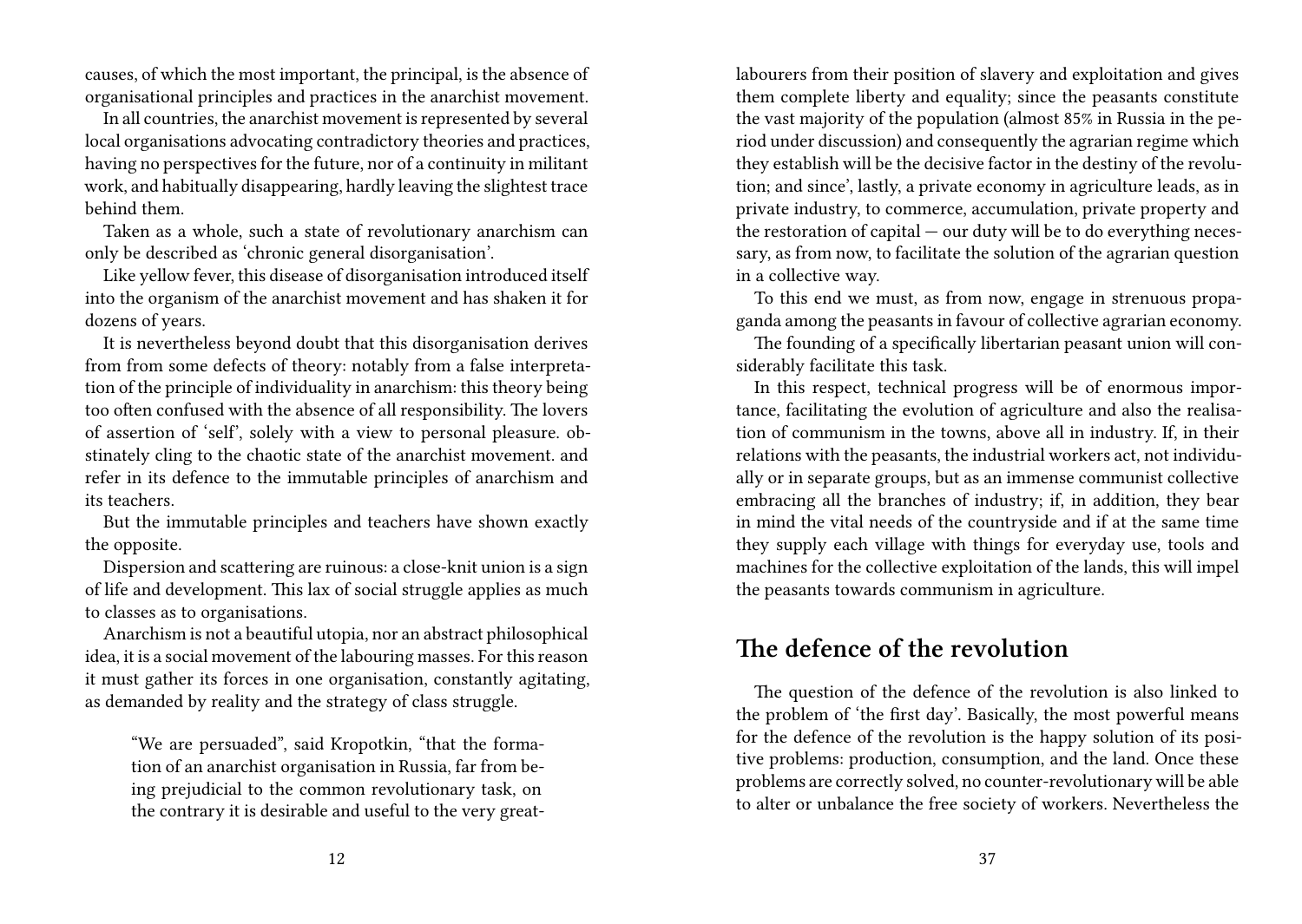#### **The land**

In the solution of the agrarian question, we regard the principle revolutionary and creative forces to be the working peasants who do not exploit the labour of others and the wage earning proletariat of the countryside. Their task will be to accomplish the redistribution of land in the countryside in order to establish the use and exploitation of the land on communist principles.

Like industry, the land, exploited and cultivated by successive generations of labourers, is the product of their common effort. It also belongs to all working people and to none in particular inasmuch as it is the inalienable and common property of the labourers, the land can never again be bought, nor sold, nor rented: it can therefore not serve as a means of the exploitation of others' labour.

The land is also a sort of popular and communal workshop, where the common people produce the means by which they live. But it is the kind of workshop where each labourer (peasant) has, thanks to certain historical conditions, become accustomed to carrying out his work alone, independent of other producers. Whereas, in industry the collective method of work is essential and the only possible way in our times, the majority of peasants cultivate the land on their own account.

Consequently, when the land and the means of its exploitation are taken over by the peasants, with no possibility of selling or renting, the question of the forms of the utilisation of it and the methods of its exploitation (communal or by family) will not immediately find a complete and definite solution, as it will in the industrial sector. Initially both of these methods will probably be used.

It will be the revolutionary peasants who themselves will establish the definitive term of exploitation and utilisation of the land. No outside pressure is possible in this question.

However, since we consider that only a communist society, in whose name after all the social revolution. will be made, delivers est degree." (Preface to *The Paris Commune* by Bakunin, 1892 edition.)

Nor did Bakunin ever oppose himself to the concept of a general anarchist organisation. On the contrary, his aspirations concerning organisations, as well as his activity in the  $1<sup>st</sup> IWMA$ , give us every right to view him as an active partisan of just such an organisation.

In general, practically all active anarchist militants fought against all dispersed activity, and desired an anarchist movement welded by unity of ends and means.

It was during the Russian revolution of 1917 that the need for a general organisation was felt most deeply and most urgently. It was during this revolution that the libertarian movement showed the greatest decree of sectionalism and confusion. The absence of a general organisation led many active anarchist militants into the ranks of the Bolsheviks. This absence is also the cause of many other present day militants remaining passive, impeding all use of their strength, which is often quite considerable.

We have an immense need for an organisation which, having gathered the majority of the participants of the anarchist movement, establishes in anarchism a general and tactical political line which would serve as a guide to the whole movement.

It is time for anarchism to leave the swamp of disorganisation, to put an end to endless vacillations on the most important tactical and theoretical questions, to resolutely move towards a clearly recognised goal, and to operate an organised collective practice.

It is not enough, however, to establish the vital need of such an organisation: it is also necessary to establish the method of, its creation.

We reject as theoretically and practically inept the idea of creating an organisation after the recipe of the 'synthesis', that is to say re-uniting the representatives of different tendencies of anarchism. Such an organisation, having incorporated heterogeneous theoretical and practical elements, would only be a mechanical assembly of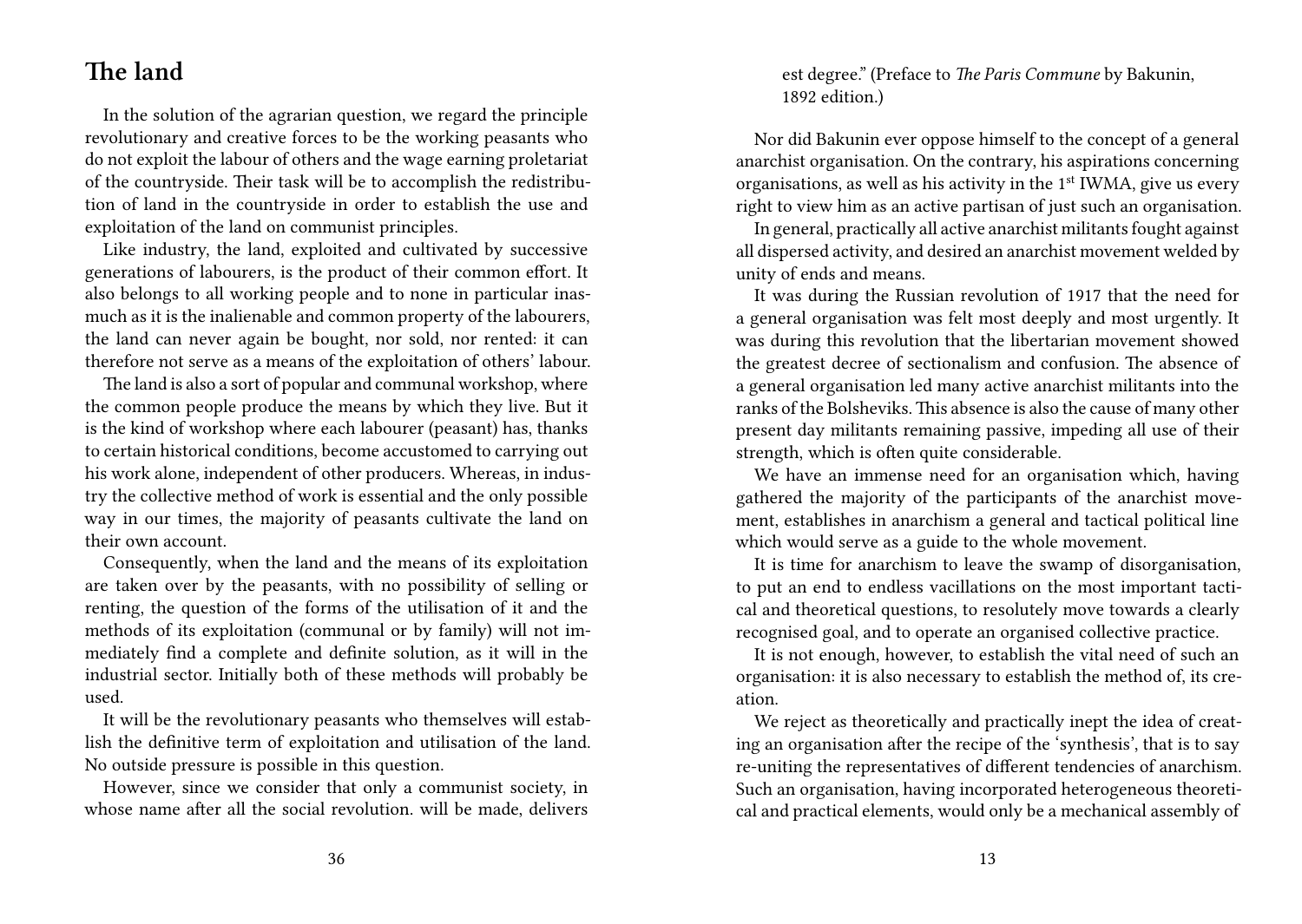individuals each having a different conception of all the questions of the anarchist movement, an assembly which would inevitably disintegrate on encountering reality.

The anarcho-syndicalist method does not resolve the problem of anarchist organisation, for it does not give priority to this problem, interesting itself solely in penetrating and gaining strength in the industrial proletariat.

However, a great deal cannot be achieved in this area, even in gaining a footing, unless there is a general anarchist organisation.

The only method leading to the solution of the problem of general organisation is, in our view, to rally active anarchist militants to a base of precise positions: theoretical, tactical and organisational, i.e. the more or less perfect base of a homogeneous programme.

The elaboration of such a programme is one of the principal tasks imposed on anarchists by the social struggle of recent years. It is to this task that the group of Russian anarchists in exile dedicates an important part of its efforts.

The Organisational Platform published below represents the outlines, the skeleton of such a programme. It must serve as the first step towards rallying libertarian forces into a single, active revolutionary collective capable of struggle: the General Union of Anarchists.

We have no doubts that there are gaps in the present platform. It has gaps, as do all new, practical steps of any importance. It is possible that certain important positions have been missed, or that others are inadequately treated, or that still others are too detailed or repetitive. All this is possible, but not of vital importance. What is important is to lay the foundations of a general organisation, and it is this end which is attained, to a necessary degree, by the present platform.

It is up to the entire collective, the General Union of Anarchists, to enlarge it, to later give it depth, to make of it a definite platform for the whole anarchist movement.

according to the principle of the greatest urgency, that is to say in the first case to children, invalids and working families.

A far more difficult problem is that of organising the basis of consumption itself.

Without doubt, from the first day of the revolution, the farms will not provide all the products vital to the life of the population. At the same time, peasants have an abundance which the towns lack.

The libertarian communists have no doubt about the mutualist relationship which exists between the workers of the town and countryside. They judge that the social revolution can only be realised by the common efforts of workers and peasants. In consequence, the solution to the problem of consumption in the revolution can only be possible by means of close revolutionary collaboration between these two categories of workers.

To establish this collaboration, the urban working class having seized production must immediately supply the living needs of the country and strive to furnish the everyday products the means and implements for collective agriculture. The measures of solidarity manifested by the workers as regards the needs of the peasants, will provoke from them in return the same gesture, to provide the produce of their collective labour for the towns.

Worker and peasant co-operatives will be the primary organs assuring the towns and countryside their requirements in food and economic materials. later, responsible for more important and permanent functions, notably for supplying everything necessary for guaranteeing and developing the economic and social life of the workers and peasants, these co-operatives will be transformed into permanent organs for provisioning towns and countryside.

This solution to the problem of provisioning permits the proletariat to create a permanent stock of provision, which will have a favourable and decisive effect on the outcome of all new production.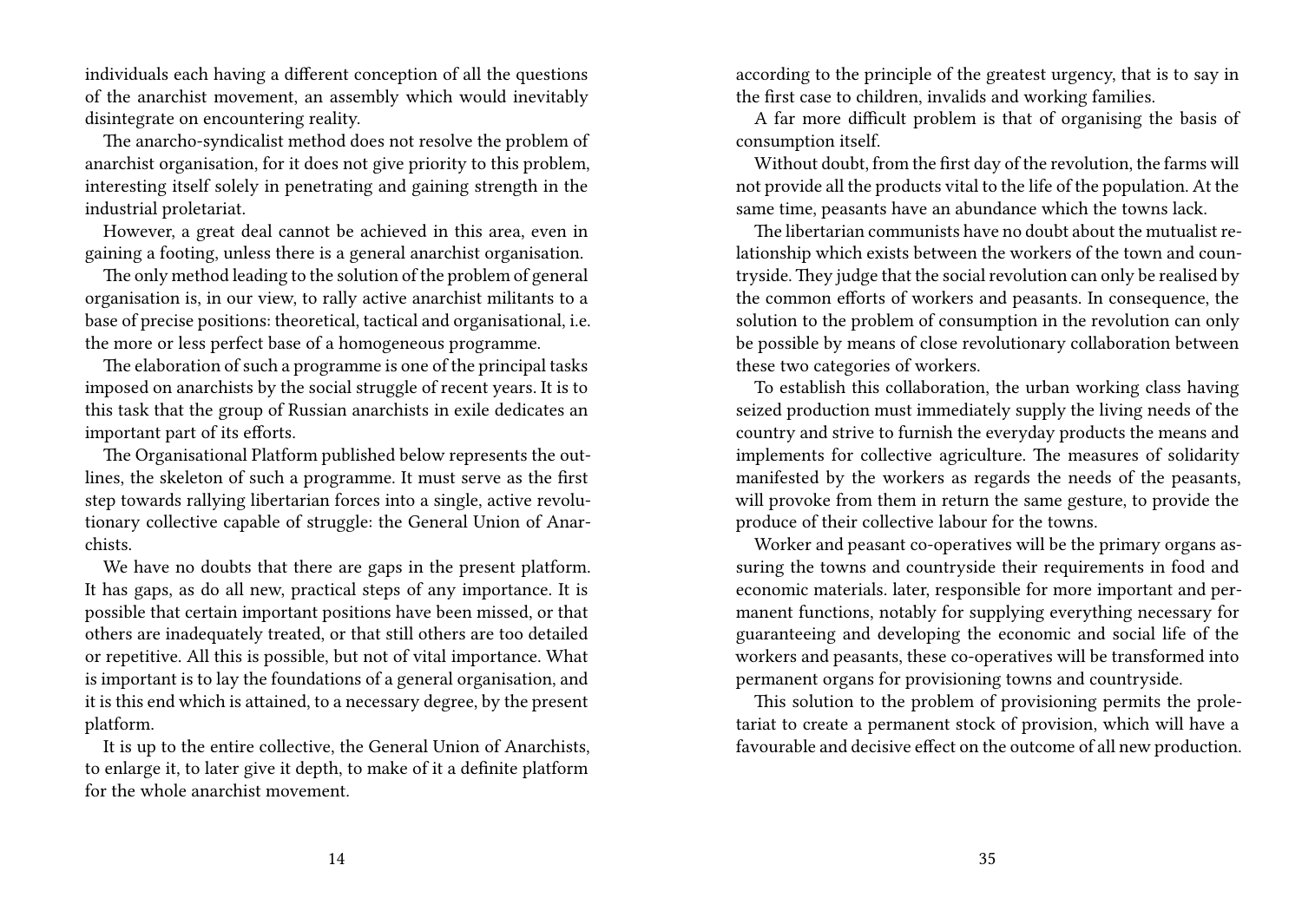especially created by the workers: workers' soviets, factory committees or workers' management of works and factories. These organs, interlinked at the level of commune, district and finally general and federal management of production. Built by the masses and always under their control and influence, all these organs constantly renewed and realise the idea of self-management, real selfmanagement, by the masses of the people.

Unified production, in which the means and products belong to all, having replaced bureaucracy by the principle of brotherly cooperation and and having established equal rights for all work, production managed by the organs of workers' control, elected by the masses, that is the first practical step on the road to the realisation of libertarian communism.

#### **Consumption**

This problem will appear during the revolution in two ways:

- 1. The principle of the search for products and consumption.
- 2. The principle of their distribution.

In that which concerns the distribution of consumer goods, the solution depends above all on the quantity of products available and on the principle of the agreement of targets.

The social revolution concerning itself with the reconstruction of the whole social order, takes on itself as well, the obligation to satisfy everyone's necessities of life. The sole exception is the group of non-workers — those who refuse to take part in the new production for counter-revolutionary reasons. But in general, excepting the last category of people, the satisfaction of the needs of everyone in the area of the revolution is assured by the general reserve of consumer goods. In the case of insufficient goods, they are divided

On another level also we have doubts. We foresee that several representatives of self-styled individualism and chaotic anarchism will attack us, foaming at the mouth, and accuse us of breaking anarchist principles. However, we know that the individualist and chaotic elements understand by the title 'anarchist principles' political indifference, negligence and absence of all responsibility, which have caused in our movement almost incurable splits, and against which we are struggling with all our energy and passion. This is why we can calmly ignore the attacks from this camp.

We base our hope on other militants: on those who remain faithful to anarchism, having experienced and suffered the tragedy of the anarchist movement, and are painfully searching for a solution.

Further. we place great hopes on the young anarchists who, born in the breath of the Russian revolution, and placed from the start in the midst of constructive problems, will certainly demand the realisation of positive and organisational principles in anarchism.

We invite all the Russian anarchist organisations dispersed in various countries of the world, and also isolated militants, to unite on the basis of a common organisational platform.

Let this platform serve as the revolutionary backbone, the rallying point of all the militants of the Russian anarchist movement! Let it form the foundations for the General Union of Anarchists!

Long Live the Social Revolution of the Workers of the World!

The *Dielo Trouda Group* Paris. 20.6.1926.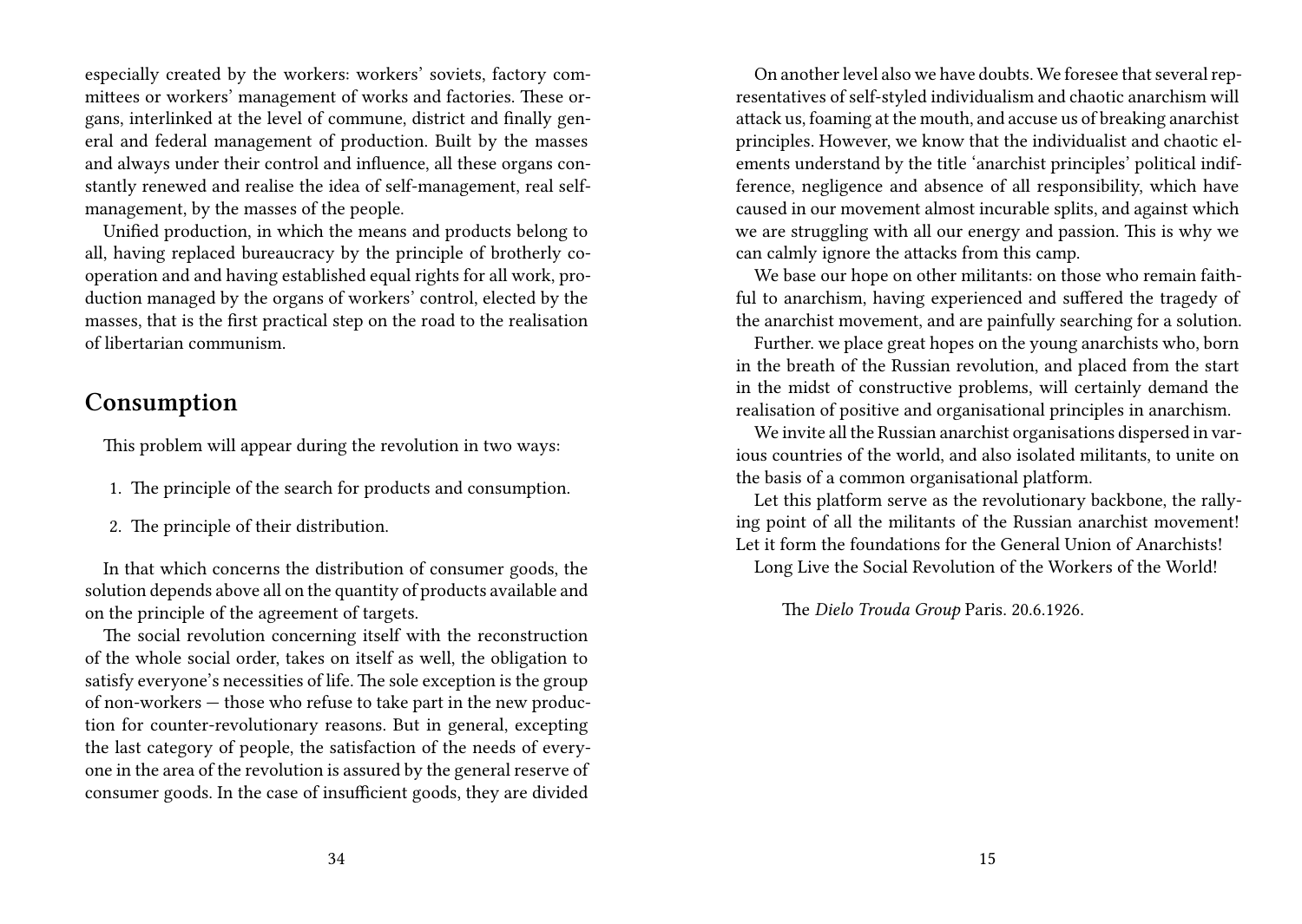## **General Section**

### **1. Class struggle, its role and meaning**

There is no one single humanity

There is a humanity of classes

Slaves and Masters

*Like all those which have preceded it, the bourgeois capitalist society of our times is not 'one humanity'. It is divided into two very distinct camps, differentiated socially by their situations and their functions, the proletariat (in the wider sense of the word), and the bourgeoisie.*

The lot of the proletariat is, and has been for centuries, to carry the burden of physical, painful work from which the fruits come, not to them, however, but to another, privileged class which owns property, authority, and the products of culture (science, education, art): the bourgeoisie. The social enslavement and exploitation of the working masses form the base on which modern society stands, without which this society could not exist.

This generated a class struggle, at one point taking on an open, violent character, at others a semblance of slow and intangible progress, which reflects needs, necessities, and the concept of the justice of workers.

In the social domain all human history represents an uninterrupted chain of struggles waged by the working masses for their rights, liberty, and a better life — In the history of human society

These tasks are as follows:

- 1. The solution, in the libertarian communist sense, of the problem of industrial production of the country.
- 2. The solution similarly of the agrarian problem.
- 3. The solution of the problem of consumption.

### **Production**

Taking note of the fact that the country's industry is the result of the result of the efforts of several generations of workers, and that the diverse branches of industry are tightly bound together, we consider all actual production as a single workshop of producers, belonging totally to all workers together, and to no one in particular.

The productive mechanism of the country is global and belongs to the whole working class. This thesis determines the character and the forms of the new production. It will also be global, common in the sense that the products produced by the workers will belong to all. These products, of whatever category  $-$  the general fund of provisions for the workers — where each who participates in production will receive that which he needs, on an equal basis for everybody.

The new system of production will totally supplant the bureaucracy and exploitation in all their forms and establish in their place the principle of brotherly co-operation and workers solidarity.

The middle class, which in a modern capitalist society exercises intermediary functions — commerce etc., as well as the bourgeoisie, must take part in the new mode of production on the same conditions as all other workers. If not, these classes place themselves outside the society of labour.

There will be no bosses, neither entrepreneur, owner or stateappointed owner (as is the case today in the bolshevik state). Management will pass on this new production to the administration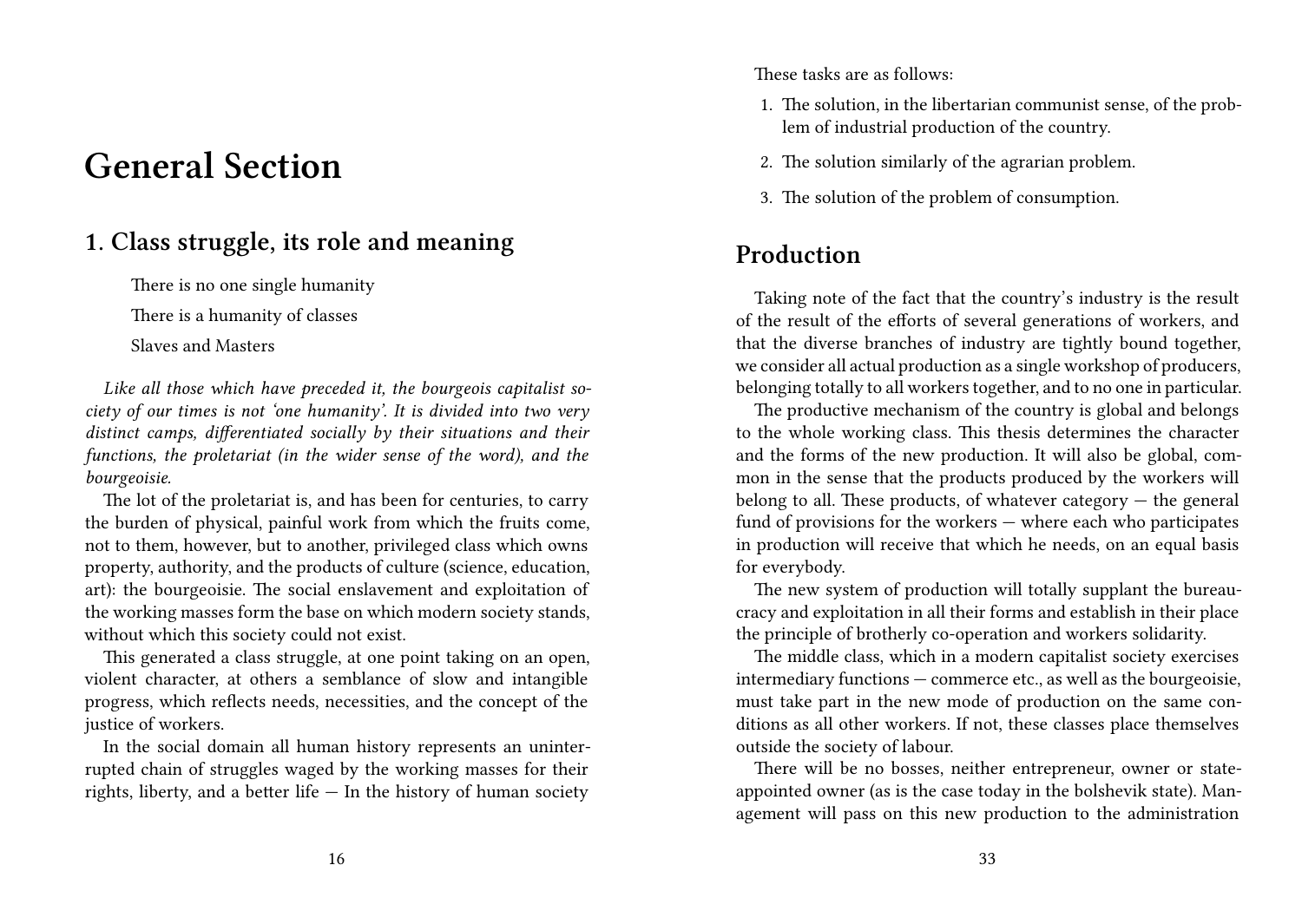## **Constructive Section**

*The fundamental aim of the world of labour in struggle is the foundation, by means of revolution, of a free and equal communist society founded on the principle "from each according to his ability, to each according to his needs".*

However, this society will not come about of its own, only by the power of social upheaval. Its realisation will come about by a social revolutionary process, more or less drawn out, orientated by the organised forces of victorious labour in a determined path.

It is our task to indicate this path from this moment on, and to formulate positive, concrete problems that will occur to workers from the first day of the social revolution, the outcome of which depends upon their correct solution.

It is self evident that the building of the new society will only be possible after the victory of the workers over the bourgeoiscapitalist system and over its representatives. It is impossible to begin the building of a new economy and new social relations while the power of the state defending the regime of enslavement has not been smashed, while workers and peasants have not seized, as the object of the revolution, the industrial and agricultural economy.

Consequently, the very first social revolutionary task is to smash the statist edifice of the capitalist system, to expropriate the bourgeoisie and in general all privileged elements of the means of power, and establish overall the will of the workers in revolt, as expressed by fundamental principles of the social revolution. This aggressive and destructive aspect of the revolution can only serve to clear the road for the positive tasks which form the meaning and essence of the social revolution.

this class struggle has always been the primary factor which determined the form and structure of these societies.

The social and political regime of all states is above all the product of class struggle. The fundamental structure of any society shows us the stage at which the class struggle has gravitated and is to be found. The slightest change in the course of the battle of classes, in the relative locations of the forces of the class struggle, produces continuous modifications in the fabric and structure of society.

Such is the general, universal scope and meaning of class struggle in the life of class societies.

## **2. The necessity of a violent social revolution**

The principle of enslavement and exploitation of the masses by violence constitutes the basis of modern society. All the manifestations of its existence: the economy, politics, social relations, rest on class violence, of which the servicing organs are: authority, the police, the army, the judiciary. Everything in this society: each enterprise taken separately, likewise the whole State system, is nothing but the rampart of capitalism, from where they keep a constant eye on the workers, where they always have ready the forces intended to repress all movements by the workers which threaten the foundation or even the tranquillity of that society.

At the same time the system of this society deliberately maintains the working masses in a state of ignorance and mental stagnation; it prevents by force the raising of their moral and intellectual level, in order to more easily get the better of them.

The progress of modern society: the technical evolution of capital and the perfection of its political system, fortifies the power of the ruling classes, and makes the struggle against them more difficult, thus postponing the decisive moment of the emancipation of labour.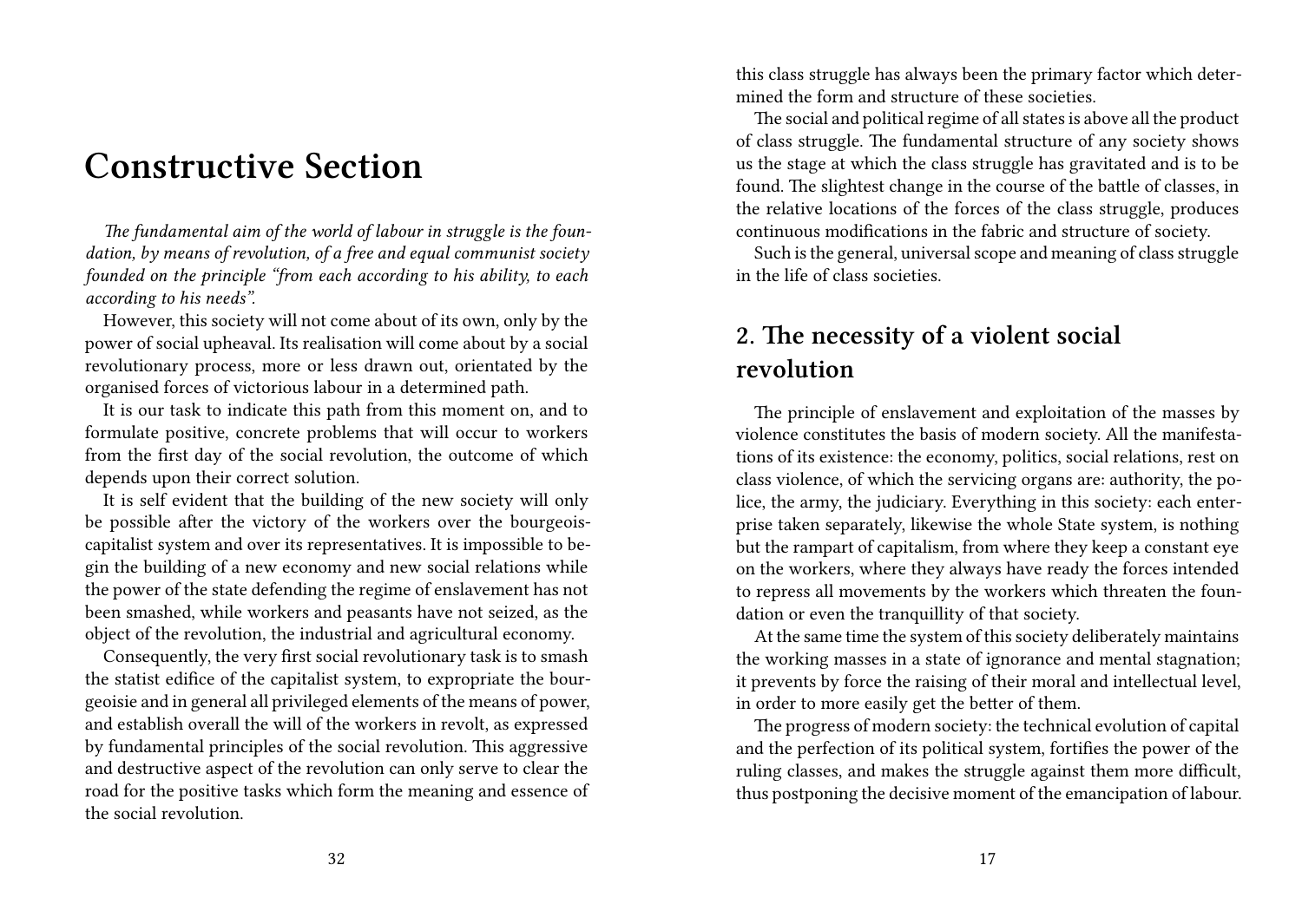Analysis of modern society leads us to the conclusion that the only way to transform capitalist society into a society of free workers is the way of violent social revolution.

#### **3. Anarchists and libertarian communism**

The class struggle created by the enslavement of workers and their aspirations to liberty gave birth, in the oppression, to the idea of anarchism: the idea of the total negation of a social system based on the principles of classes and the State, and its replacement by a free non-statist society of workers under self-management.

So anarchism does not derive from the abstract reflections of an intellectual or a philosopher, but from the direct struggle of workers against capitalism, from the needs and necessities of the workers, from their aspirations to liberty and equality, aspirations which become particularly alive in the best heroic period of the life and struggle of the working masses.

The outstanding anarchist thinkers, Bakunin, Kropotkin and others, did not invent the idea of anarchism, but, having discovered it in the masses, simply helped by the strength of their thought and knowledge to specify and spread it.

Anarchism is not the result of personal efforts nor the object of individual researches.

Similarly, anarchism is not the product of humanitarian aspirations. A single humanity does not exist. Any attempt to make of anarchism an attribute of all present day humanity, to attribute to it a general humanitarian character would be a historical and social lie which would lead inevitably to the justification of the status quo and of a new exploitation.

Anarchism is generally humanitarian only in the sense that the ideas of the masses tend to improve the lives of all men, and that the fate of today's or tomorrow's humanity is inseparable from that of exploited labour. If the working masses are victorious, all humanity

to accomplish work in the union before the general anarchist organisation and orientated by the latter.

Without restricting ourselves to the creation of anarchist unions, we must seek to exercise our theoretical influence on all trade unions, and in all its forms (the lWW, Russian TU's). We can only achieve this end by working in rigorously organised anarchist collectives; but never in small empirical groups, having between them neither organisational liaison nor theoretical agreement.

Groups of anarchists in companies, factories and workshops, preoccupied in creating anarchist unions, leading the struggle in revolutionary unions for the domination of libertarian ideas in unionism, groups organised in their action by a general anarchist organisation: these are the ways and means of anarchists' attitudes vis a vis trade unionism.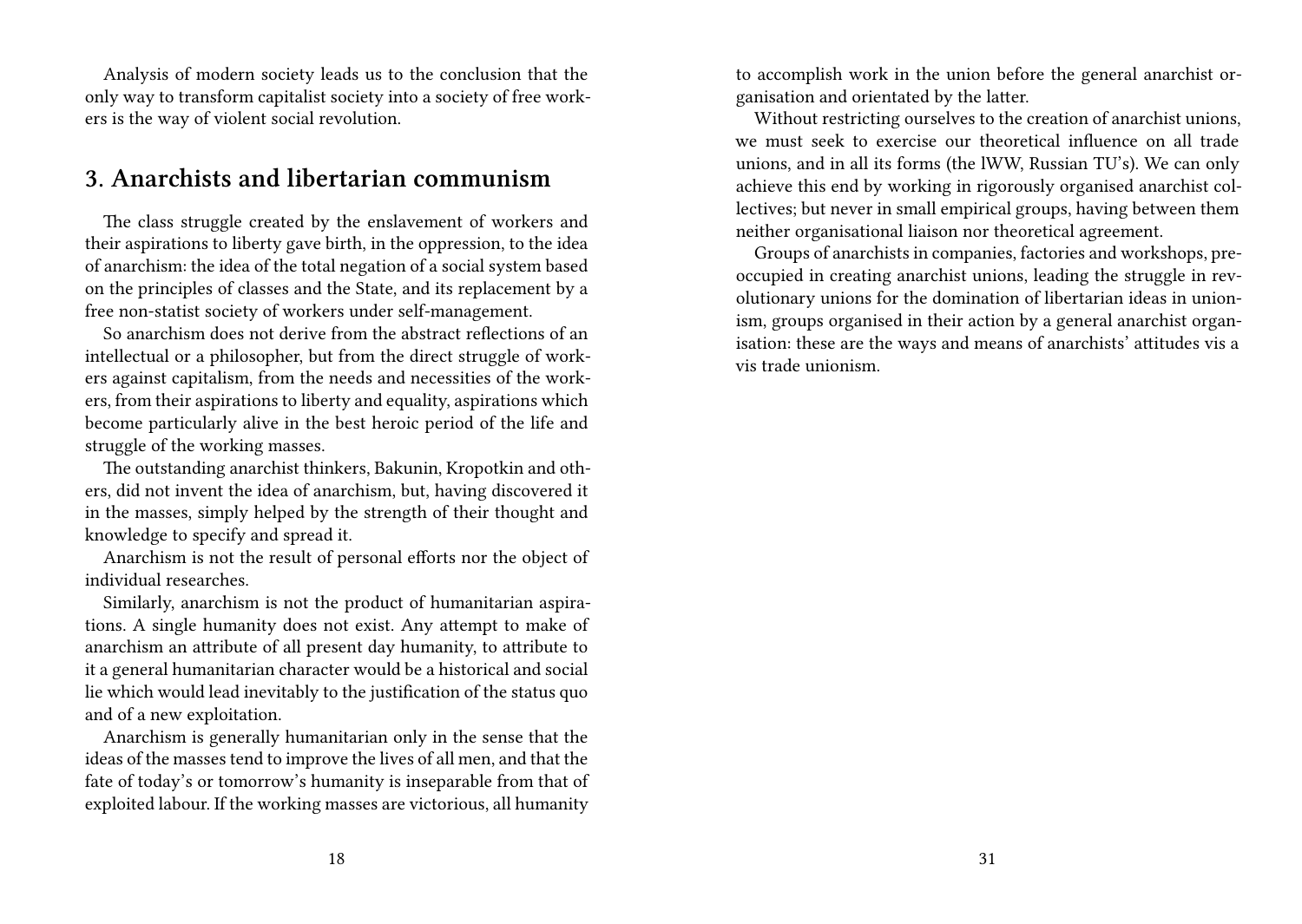committees — we judge that anarchists must take part in revolutionary syndicalism as one of the forms of the revolutionary workers' movement.

However, the question which is posed today is not whether anarchists should or should not participate in revolutionary syndicalism, but rather how and to what end they must take part.

We consider the period up to the present day, when anarchists entered the syndicalist movement as individuals and propagandists, as a period of artisan relationships towards the professional workers movement.

Anarcho-syndicalism, trying to forcefully introduce libertarian ideas into the left wing of revolutionary syndicalism as a means of creating anarchist-type unions, represents a step forward, but it does not, as yet, go beyond the empirical method, for anarchosyndicalism does not necessarily interweave the 'anarchisation' of the trade union movement with that of the anarchists organised outside the movement. For it is only on this basis, of such a liaison, that revolutionary trade unionism could be 'anarchised' and prevented from moving towards opportunism and reformism.

In regarding syndicalism only as a professional body of workers without a coherent social and political theory, and consequently, being powerless to resolve the social question on its own, we consider that the tasks of anarchists in the ranks of the movement consist of developing libertarian theory, and point it in a libertarian direction, in order to transform it into an active arm of the social revolution. It is necessary to never forget that if trade unionism does not find in anarchist theory a support in opportune times it will turn, whether we like it or not, to the ideology of a political statist party.

The tasks of anarchists in the ranks of the revolutionary workers' movement could only be fulfilled on conditions that their work was closely interwoven and linked with the activity of the anarchist organisation outside the union. In other words, we must enter into revolutionary trade unions as an organised force, responsible

will be reborn; if they are not, violence, exploitation, slavery and oppression will reign as before in the world.

The birth, the blossoming, and the realisation of anarchist ideas have their roots in the life and life and the struggle of the working masses and are inseparably bound to their fate.

Anarchism wants to transform the present bourgeois capitalist society into a society which assures the workers the products of their labours, their liberty, independence, and social and political equality.This other society will be libertarian communism, in which social solidarity and free individuality find their full expression, and in which these two ideas develop in perfect harmony.

Libertarian communism believes that the only creator of social value is labour, physical or intellectual, and consequently only labour has the right to manage social and economic life. Because of this, it neither defends nor allows, in any measure, the existence of non-working classes.

Insofar as these classes exist at the same time as libertarian communism the latter will recognise no duty towards them. This will cease when the non-working classes decide to become productive and want to live in a communist society under the same conditions as everyone else, which is that of free members of the society, enjoying the same rights and duties as all other productive members.

Libertarian communism wants to end all exploitation and violence whether it be against individuals or the masses of the people. To this end, it will establish an economic and social base which will unite all sections of the community, assuring each individual an equal place among the rest, and allowing each the maximum wellbeing. The base is the common ownership of all the means and instruments of production (industry, transport, land, raw materials, etc.) and the building of economic organisations on the principles of equality and self-management of the working classes.

Within the limits of this self-managing society of workers, libertarian communism establishes the principle of the equality of value and rights of each individual (not individuality "in general", nor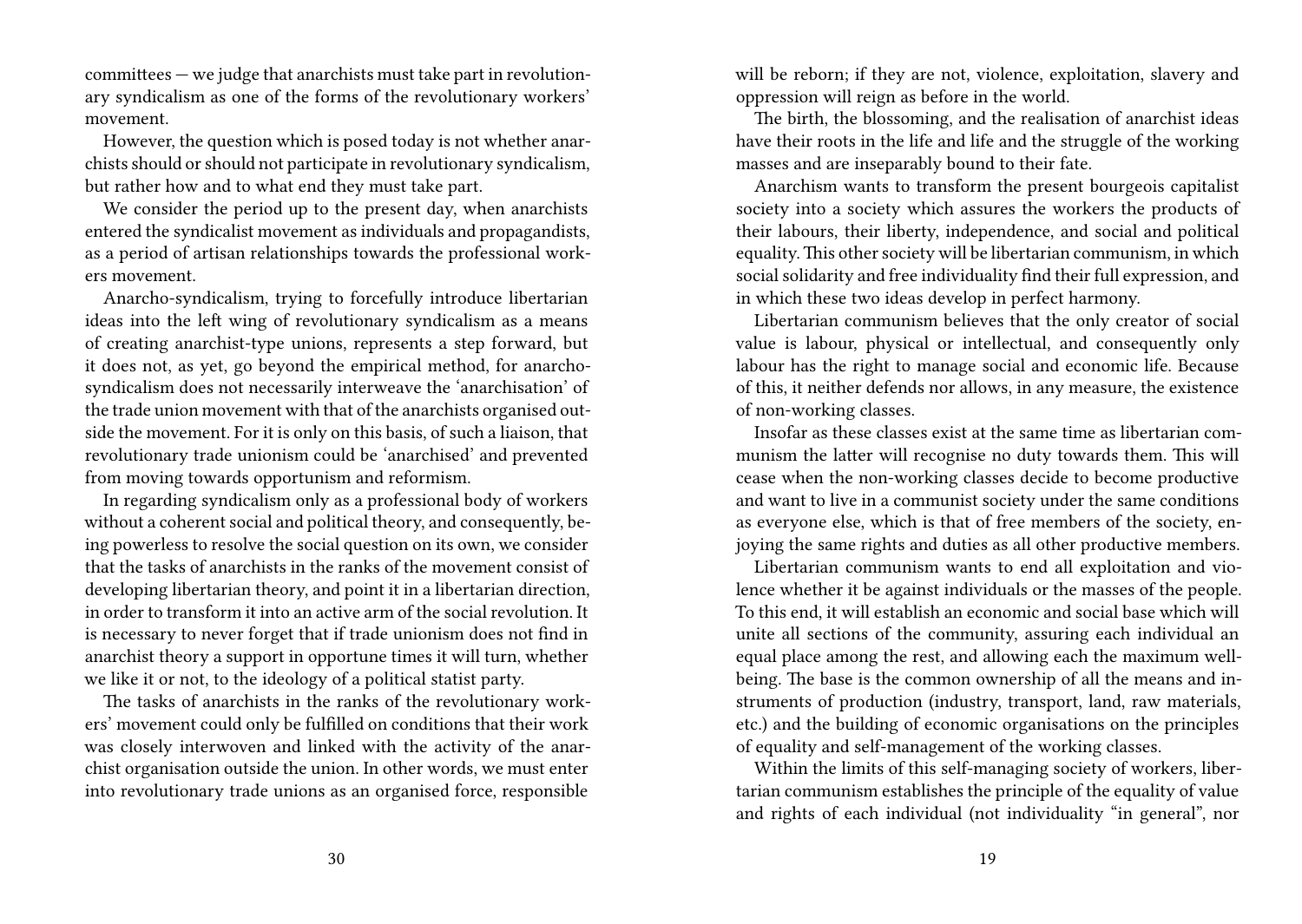of "mystic individuality", nor the concept of individuality, but each real, living, individual).

## **4. The negation of democracy. Democracy is one of the forms of bourgeois capitalist society.**

The basis of democracy is the maintenance of the two antagonistic classes of modern society: the working class, and the capitalist class and their collaboration on the basis of private capitalist property. The expression of this collaboration is parliament and the national representative government.

Formally, democracy proclaims freedom of speech, of the press, of association, and the equality of all before the law.

In reality all these liberties are of a very relative character: they are tolerated only as long as they do not contest the interests of the dominant class i.e. the bourgeoisie. Democracy preserves intact the principle of private capitalist property. Thus it (democracy) gives the bourgeoisie the right to control the whole economy of the country, the entire press, education, science,  $art -$  which in fact make the bourgeoisie absolute master of the whole country. Having a monopoly in the sphere of economic life, the bourgeoisie can also establish its unlimited power in the political sphere. In effect parliament and representative government in the democracies are but the executive organs of the bourgeoisie.

Consequently democracy is but one of the aspects of bourgeois dictatorship, veiled behind deceptive formulae of political liberties and fictitious democratic guarantees.

velopment without interruption, strengthening itself and perfecting itself continuously.

In this way the take-over of the productive and social functions by the workers will trace an exact demarcation line between the statist and non-statist eras.

If it wishes to become the mouthpiece of the struggling masses, the banner of a whole era of social revolution, anarchism must not assimilate in its programme traces of the old order, the opportunist tendencies of transitional systems and periods, nor hide its fundamental principles, but on the contrary develop and apply them to the utmost.

#### **8. Anarchism and syndicalism**

We consider the tendency to oppose libertarian communism to syndicalism and vice versa to be artificial, and devoid of all foundation and meaning.

The ideas of anarchism and syndicalism belong on two different planes. Whereas communism, that is to say a society of free workers, is the goal of the anarchist struggle  $-$  syndicalism, that is the movement of revolutionary workers in their occupations, is only one of the forms of revolutionary class struggle. In uniting workers on a basis of production, revolutionary syndicalism, like all groups based on professions, has no determining theory, it does not have a conception of the world which answers all the complicated social and political questions of contemporary reality. It always reflects the ideologies of diverse political groupings notably of those who work most intensely in its ranks.

Our attitude to revolutionary syndicalism derives from what is about to be said. Without trying here to resolve in advance the question of the role of the revolutionary syndicates after the revolution, whether they will be the organisers of all new production, or whether they will leave this role to workers' soviets or factory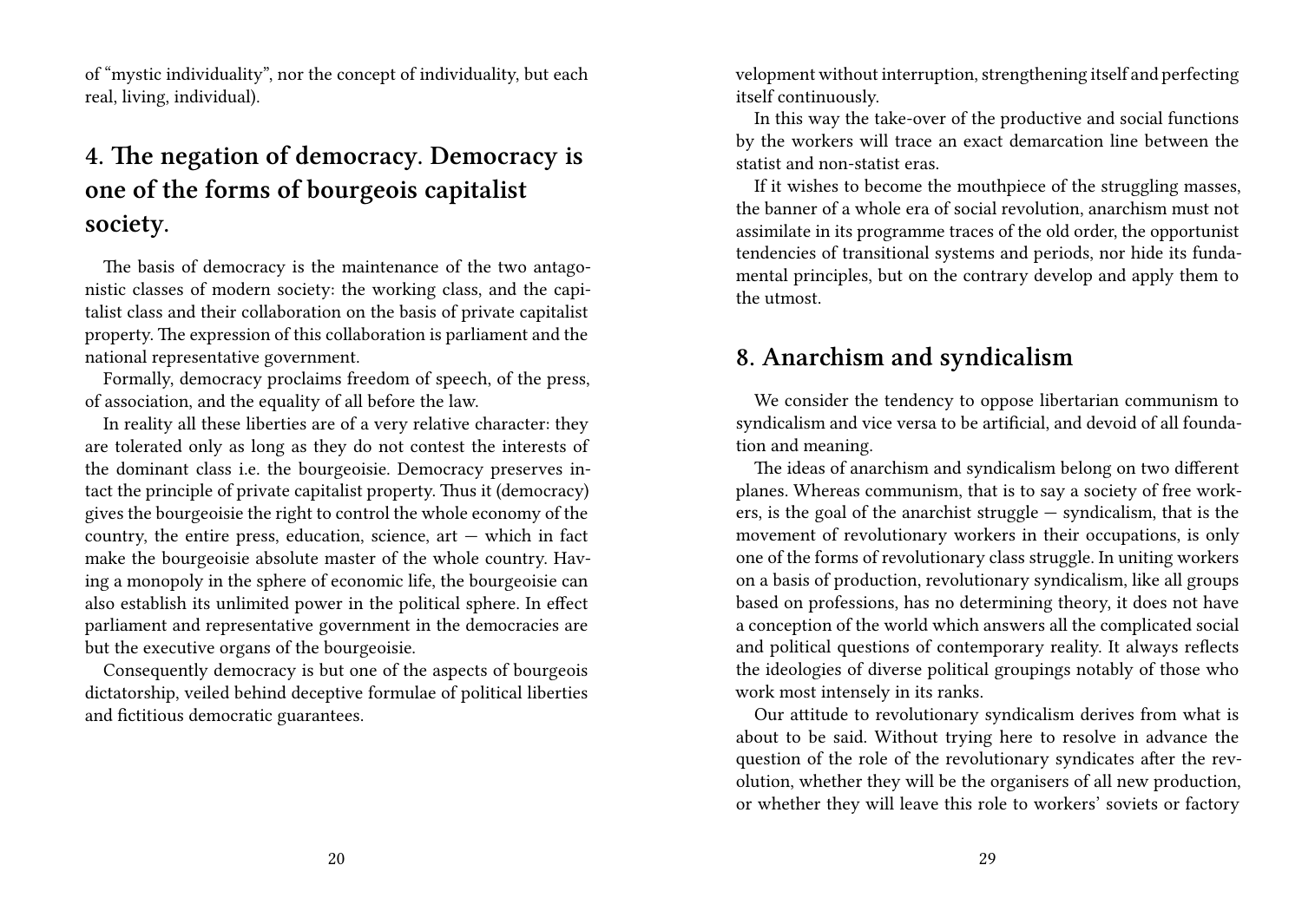The idea of the transition period, according to which the social revolution should lead not to a communist society, but to a system X retaining elements of the old system, is anti-social in essence. It threatens to result in the reinforcement and development of these elements to their previous dimensions, and to run events backwards.

A flagrant example of this is the regime of the 'dictatorship of the proletariat' established by the bolsheviks in Russia.

According to them, the regime should be but a transitory step towards total communism. In reality, this step has resulted in the restoration of class society, at the bottom of which are, as before, the workers and peasants.

The centre of gravity of the construction of a communist society does [not?] consist in the possibility of assuring each individual unlimited liberty to satisfy his needs from the first day of the revolution; but consists in the conquest of the social base of this society, and establishes the principles of egalitarian relationships between individuals: As for the question of the the abundance, greater or lesser, this is not posed at the level of principle, but is a technical problem.

The fundamental principle upon which the new society will be erected and rest, and which must in no way be restricted, is that of the equality of relationships, of the liberty and independence of the workers. This principle represents the first fundamental demand of the masses, for which they rise up in social revolution.

Either the social revolution will terminate in the defeat of the workers, in which case we must start again to prepare the struggle, a new offensive against the capitalist system; or it will lead to the victory of the workers, and in this case, having seized the means which permit self-administration — the land, production, and social functions, the workers will commence the construction of a free society.

This is what characterises the beginning of the building of a communist society which, once begun, then follows the course of its de-

#### **5. The negation of the state and authority**

The ideologies of the bourgeoisie define the State as the organ which regularises the complex political, civil and social relations between men in modern society, and protecting the order and laws of the latter. Anarchists are in perfect agreement with this definition, but they complete it by affirming that the basis of this order and these laws is the enslavement of the vast majority of the people by an insignificant minority, and that it is precisely this purpose which is served by the State.

The State is simultaneously the organised violence of the bourgeoisie against the workers and the system of its executive organs.

The left socialists, and in particular the bolsheviks, also consider the bourgeois State and Authority to be the servants of capital. But they hold that Authority and the State can become, in the hands of socialist parties, a powerful weapon in the struggle for the emancipation of the proletariat. For this reason these parties are for a socialist Authority and a proletarian State. Some want to conquer power by peaceful, parliamentarian means (the social democratic), others by revolutionary means (the bolsheviks, the left social revolutionaries).

Anarchism considers these two to be fundamentally wrong, disastrous in the work of the emancipation of labour.

Authority is always dependent on the exploitation and enslavement of the mass of the people. It is born of this exploitation, or it is created in the interests of this exploitation. Authority without violence and without exploitation loses all raison d'etre.

The State and Authority take from the masses all initiative, kill the spirit of creation and free activity, cultivates in them the servile psychology of submission, of expectation, of the hope of climbing the social ladder, of blind confidence in their leaders, of the illusion of sharing in authority.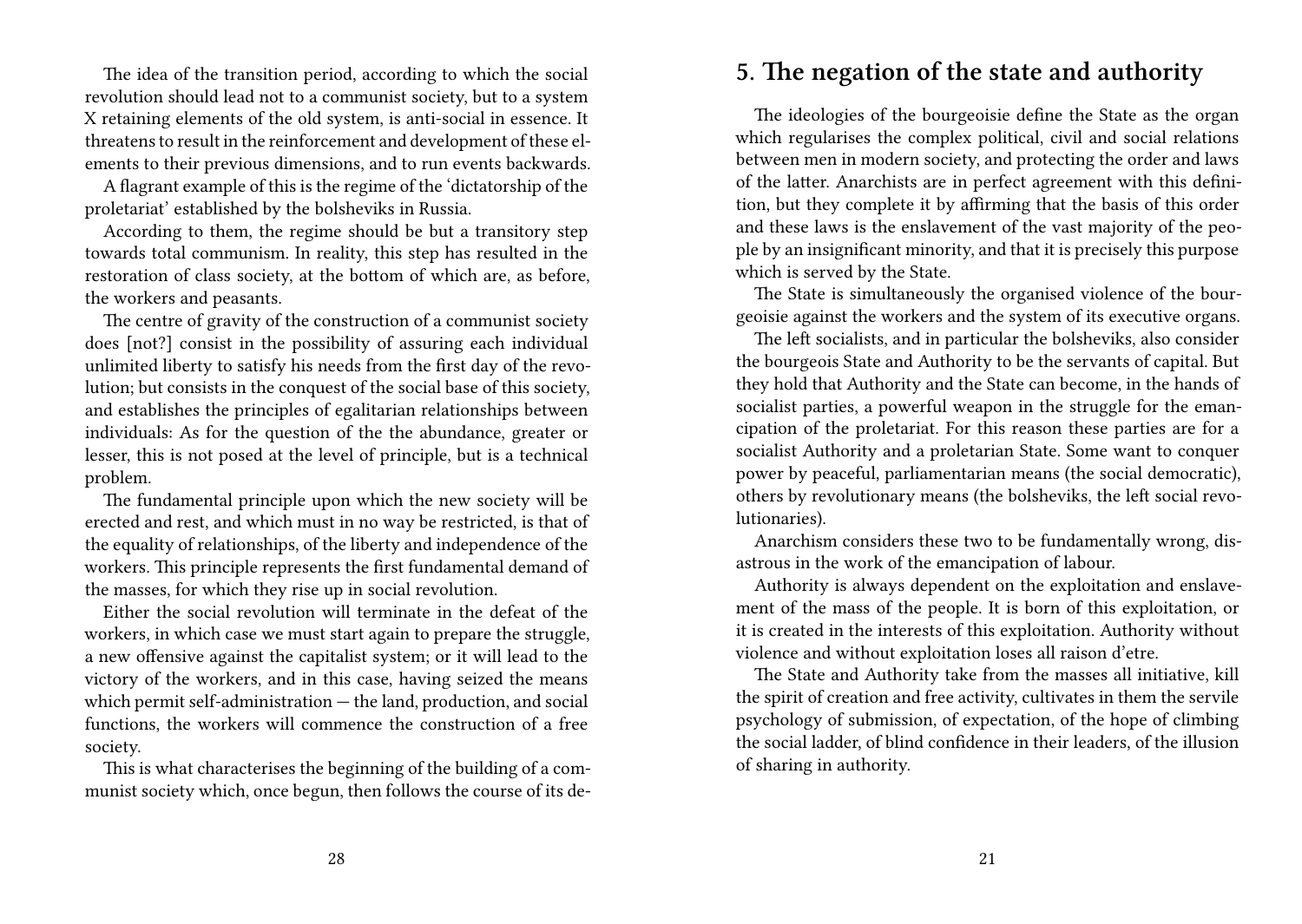Thus the emancipation of labour is only possible in the direct revolutionary struggle of the vast working masses and of their class organisations against the capitalist system.

The conquest of power by the social democratic parties by peaceful means under the conditions of the present order will not advance by one single step the task of emancipation of labour, for the simple reason that real power, consequently real authority, will remain with the bourgeoisie which controls the economy and politics of the country. The role of socialist authority is reduced in this case of reforms: to the amelioration of this same regime. (Examples: Ramsay MacDonald, the social democratic parties of Germany, Sweden, Belgium, which have come to power in a capitalist society.)

Further, seizing power by means of a social upheaval and organising a so called "proletarian State" cannot serve the cause of the authentic emancipation of labour. The State, immediately and supposedly constructed for the defence of the revolution, invariably ends up distorted by needs and characteristics peculiar to itself, itself becoming the goal, produces specific, privileged castes, and consequently re-establishes the basis of capitalist Authority and State; the usual enslavement and exploitation of the masses by violence. (Example: "the worker-peasant State" of the bolsheviks.)

## **6. The role of the masses and the role of the anarchists in the social struggle and the social revolution**

The principal forces of the social revolution are the urban working class, the peasant masses and a section of the working intelligentia.

Note: while being an exploited and oppressed class in the same way as the urban and rural proletariats, the working intelligentia is relatively disunited compared with the workers and peasants,

#### **7. The transition period**

By the expression 'transition period' the socialist parties understand a definite phase in the life of a people of which the characteristic traits are: a rupture with the old order of things and the installation of a new economic and social system  $-$  a system which however does not yet represent the complete emancipation of workers. In this sense, all the minimum programmes\* (A minimum programme is one whose objective is not the complete transformation of capitalism. but the solution of certain of the immediate problems facing the working class under capitalism.) of the socialist political parties, for example, the democratic programme of the socialist opportunists or the communists' programme for the 'dictatorship of the proletariat', are programmes of the transition period.

The essential trait of all these is that they regard as impossible, for the moment, the complete realisation of the workers' ideals: their independence, their liberty and equality  $-$  and consequently preserve a whole series of the institutions of the capitalist system: the principle of statist compulsion, private ownership of the means and instruments of production, the bureaucracy, and several others, according to the goals of the particular party programme.

On principle anarchists have always been the enemies of such programmes, considering that the construction of transitional systems which maintain the principles of exploitation and compulsion of the masses leads inevitably to a new growth of slavery.

Instead of establishing political minimum programmes , anarchists have always defended the idea of an immediate social revolution, which deprives the capitalist class of its economic and social privileges, and place the means and instruments of production and all the functions of economic and social life in the hands of the workers.

Up to now, it has been the anarchists who have preserved this position.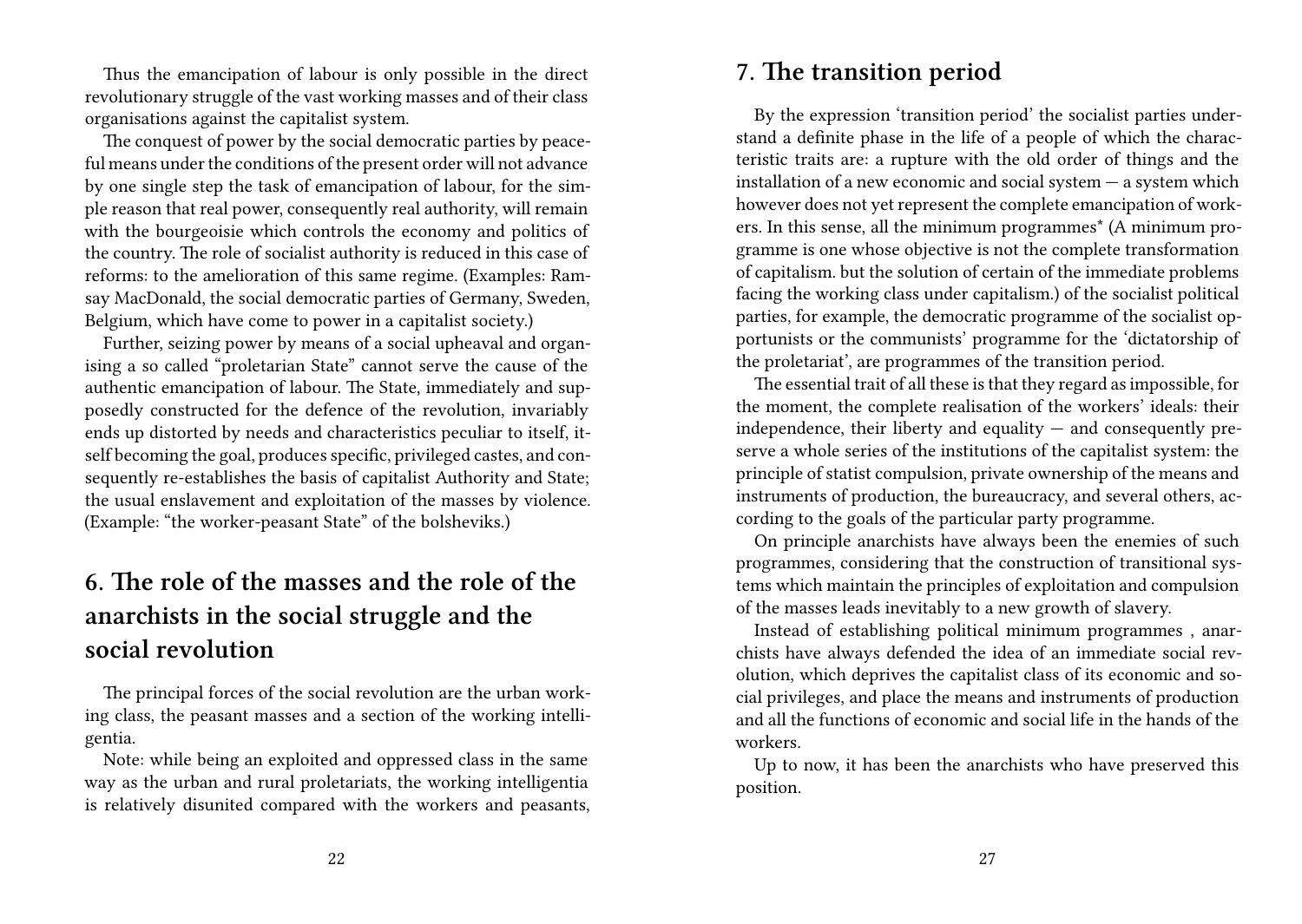revolution and its objectives: the suppression of capitalist society in the name of that of free workers. As the experience of the Russian revolution in 1917 has shown us, this last task is far from being easy, above all because of the numerous parties which try to orientate the movement in a direction opposed to the social revolution.

Although the masses express themselves profoundly in social movement in terms of anarchist tendencies and tenets, these tendencies and tenets do however remain dispersed, being uncoordinated, and consequently do not lead to the organisation of the driving power of libertarian ideas which is necessary for preserving the anarchist orientation and objectives of the social revolution. This theoretical driving force can only be expressed by a collective especially created by the masses for this purpose. The organised anarchist elements constitute exactly this collective.

The theoretical and practical duties of this collective are considerable at the time of the revolution.

It must manifest its initiative and display total participation in all the domains of the social revolution: in the orientation and general character of the revolution; in the positive tasks of the revolution, in new production, consumption, the agrarian question etc.

On all these questions, and on numbers of others, the masses demand a clear and precise response from the anarchists. And from the moment when anarchists declare a conception of the revolution and the structure of society, they are obliged to give all these questions a clear response, to relate the solution of these problems to the general conception of libertarian communism, and to devote all their forces to the realisation of these.

Only in this way do the General Union of Anarchists and the anarchist movement completely assure their function as a theoretical driving force in the social revolution.

thanks to the economic privileges conceded by the bourgeoisie to certain of its elements. That is why, during the early days of the social revolution, only the less comfort able strata of the intelligentia take an active part in it.

The anarchist conception of the role of the masses in the social revolution and the construction of socialism differs, in a typical way, from that of the statist parties. While bolshevism and its related tendencies consider that the masses assess only destructionary revolutionary instincts, being incapable of creative and constructive activity  $-$  the principle reason why the latter activity should be concentrated in the hands of the men forming the government of the State of the Central Committee of the party — anarchists on the contrary think that the labouring masses have inherent creative and constructive possibilities which are enormous, and anarchists aspire to suppress the obstacles impeding the manifestation of these possibilities.

Anarchists consider the State to be the principle obstacle, usurping the rights of the masses and taking from them all the functions of economic and social life. The State must perish, not "one day" in the future society, but immediately. It must be destroyed by the workers on the first day of their victory, and must not be reconstituted under any guise whatsoever. It will be replaced by a federalist system of workers organisations of production and consumption. united federatively and self-administrating. This system excludes just as much authoritarian organisations as the dictatorship of a party, whichever it might be.

The Russian revolution of 1917 displays precisely this orientation of the process of social emancipation in the creation of the system of worker and peasant soviets and factory committees. Its sad error was not to have liquidated, at an opportune moment, the organisation of state power: initially of the provisional government, and subsequently of bolshevik power. The bolsheviks, profiting from the trust of the workers and peasants, reorganised the bourgeois state according to the circumstances of the moment and consequently